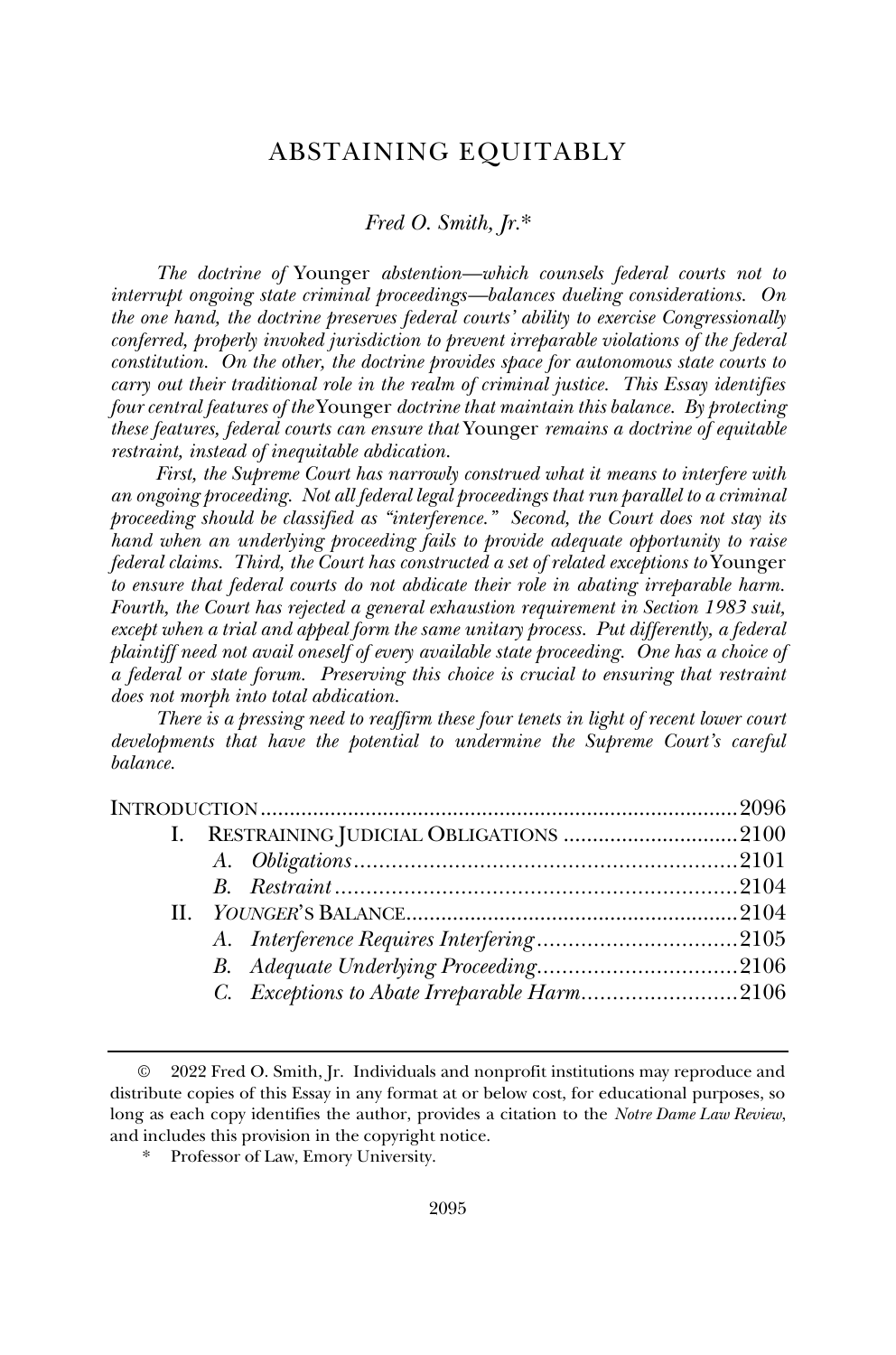#### **INTRODUCTION**

The majestic, enigmatic phrase "Our Federalism" is a consistent refrain in the world of constitutional law and federal jurisdiction.<sup>1</sup> There is less written, however, about the case that gave birth to this phrase, and the brand of abstention that opinion announced. Under *Younger v. Harris—*and resultant doctrine of *Younger* abstention federal courts may not disrupt an ongoing state criminal proceeding by means of an injunction or declaratory judgment if that state proceeding provides an adequate opportunity for the aggrieved party to raise federal constitutional objections.<sup>2</sup>

This doctrine reconciles two dueling concepts that animate federal courts: obligations and restraint. Dating back to the early nineteenth century, federal courts have long insisted that they have an obligation to entertain federal cases within their jurisdiction,<sup>3</sup> and to provide federal equitable remedies that abate irreparable harm.<sup>4</sup> Further, during the Reconstruction era, Congress extended those obligations to settings in which state and local actors violate federal rights.<sup>5</sup> On the other hand, federal courts are also mindful of comity the idea that federal courts should show due respect toward, and avoid

<sup>1</sup> *See, e.g.*, Guy-Uriel E. Charles & Luis Fuentes-Rohwer, *Race, Federalism, and Voting Rights*, 2015 U. CHI. LEGAL F. 113, 113 (2015) ("[T]he debate over 'our federalism' is a longstanding one . . . ."); John Minor Wisdom, *Foreword: The Ever-Whirling Wheels of American Federalism*, 59 NOTRE DAME L. REV. 1063, 1077 (1984) ("The New Federalism is not the federalism of the Framers. It would have shocked Madison and Hamilton. John Marshall could not have lived with it. It involves a recognition of states' rights that seems to extend beyond 'Our Federalism' of Justice Black.").

<sup>2</sup> *See* Younger v. Harris, 401 U.S. 37, 44 (1971).

<sup>3</sup> *See* Cohens v. Virginia, 19 U.S. (6 Wheat.) 264 (1821); *see also* Martin H. Redish, *Abstention, Separation of Powers, and the Limits of the Judicial Function*, 94 YALE L.J. 71 (1984); Fred O. Smith, Jr., *Undemocratic Restraint*, 70 VAND. L. REV. 845 (2017).

<sup>4</sup> *See generally* Douglas Laycock, *The Death of the Irreparable Injury Rule*, 103 HARV. L. REV. 687 (1990).

<sup>5</sup> *See* Patsy v. Bd. of Regents, 457 U.S. 496, 504 (1982) ("The 1871 Congress intended § 1 to 'throw[] open the doors of the United States courts' to individuals who were threatened with, or who had suffered, the deprivation of constitutional rights . . . and to provide these individuals immediate access to the federal courts notwithstanding any provision of state law to the contrary.") (quoting CONG. GLOBE, 42d Cong., 1st Sess. 376 (1871) (statement of Rep. Lowe)); *see also* Kellen Funk, *Equity's Federalism*, 97 NOTRE DAME L. REV. 2057 (2022).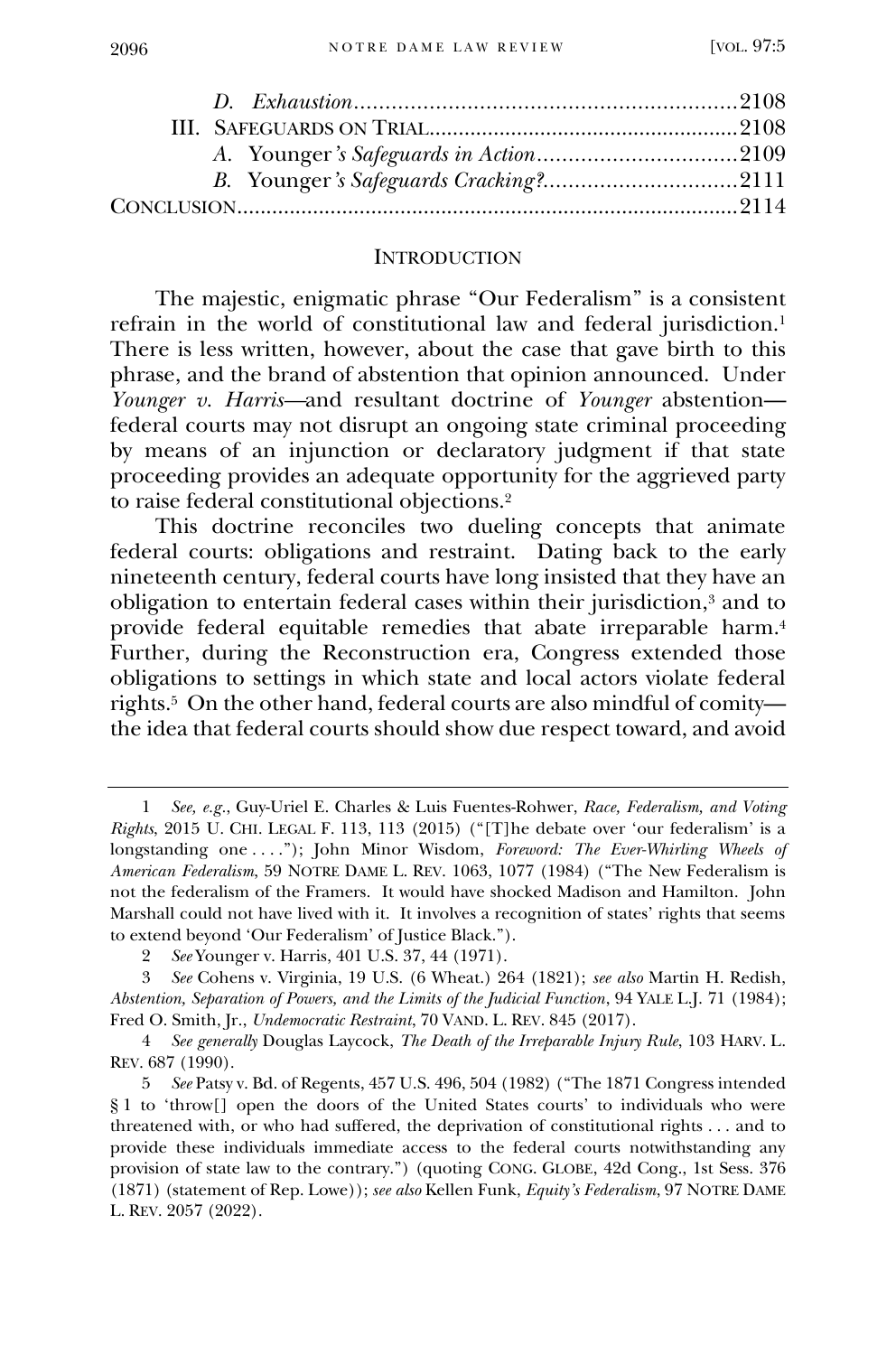unnecessary friction with, the states.<sup>6</sup> As the Reconstruction Amendments from the nineteenth century took hold during the twentieth century,<sup>7</sup> the role of federal courts substantially grew, an expansion that was tempered by comity-informed restraint.

*Younger* abstention balances these competing considerations. The doctrine ideally preserves federal courts' ability to prevent irreparable harm, while providing space for autonomous state courts to carry out their traditional role in the realm of criminal justice. This Essay identifies four central features of the *Younger* doctrine that maintain this balance. By protecting these features, we can ensure that *Younger*  remains a doctrine of equitable restraint, instead of inequitable abdication.

First, the Supreme Court has narrowly construed what it means to interfere with an ongoing proceeding.<sup>8</sup> Not all federal legal proceedings that run parallel to a criminal proceeding should be classified as "interference." Second, the Court does not stay its hand when an underlying proceeding fails to provide adequate opportunity to raise federal claims.<sup>9</sup> Third, the Court has constructed a set of related exceptions to *Younger* to ensure that federal courts do not abdicate their role in abating irreparable harm.<sup>10</sup> Fourth, the Court has rejected a general exhaustion requirement in § 1983 suits, except when a trial and appeal form the same unitary process.<sup>11</sup> Put differently, a federal plaintiff need not avail oneself of every available state proceeding. She has a choice of a federal or state forum. Preserving this choice is crucial to ensuring that restraint does not morph into total abdication.

There is a pressing need to reaffirm these four tenets in light of recent lower court developments that have the potential to undermine the Supreme Court's careful balance.

In an article published four years ago, *Abstention in the Time of Ferguson*, I wrote about a series of recent cases challenging state and local systems that criminalize poverty. This Essay offers something of a descriptive update. In the past several years, federal appellate courts have rejected *Younger* defenses when plaintiffs have challenged criminal justice processes that effectively incarcerate indigent persons

<sup>6</sup> *Younger*, 401 U.S. at 44.

<sup>7</sup> *See generally* Fred O. Smith, Jr., *Abstention in the Time of Ferguson*, 131 HARV. L. REV. 2283, 2290–93 (2018).

<sup>8</sup> *See* Gerstein v. Pugh, 420 U.S. 103 (1975).

<sup>9</sup> *See* Gibson v. Berryhill, 411 U.S. 564 (1973).

<sup>10</sup> Smith, *supra* note 7, at 2296 (describing these exceptions).

<sup>11</sup> *See* Patsy v. Bd. of Regents, 457 U.S. 496, 502–07 (1982); Huffman v. Pursue, Ltd., 420 U.S. 592, 607–08 (1975); *see also* New Orleans Pub. Serv., Inc. v. Council of New Orleans, 491 U.S. 350, 369 (1989) ("For *Younger* purposes, the State's trial-and-appeals process is treated as a unitary system, and for a federal court to disrupt its integrity by intervening in midprocess would demonstrate a lack of respect for the State as sovereign.").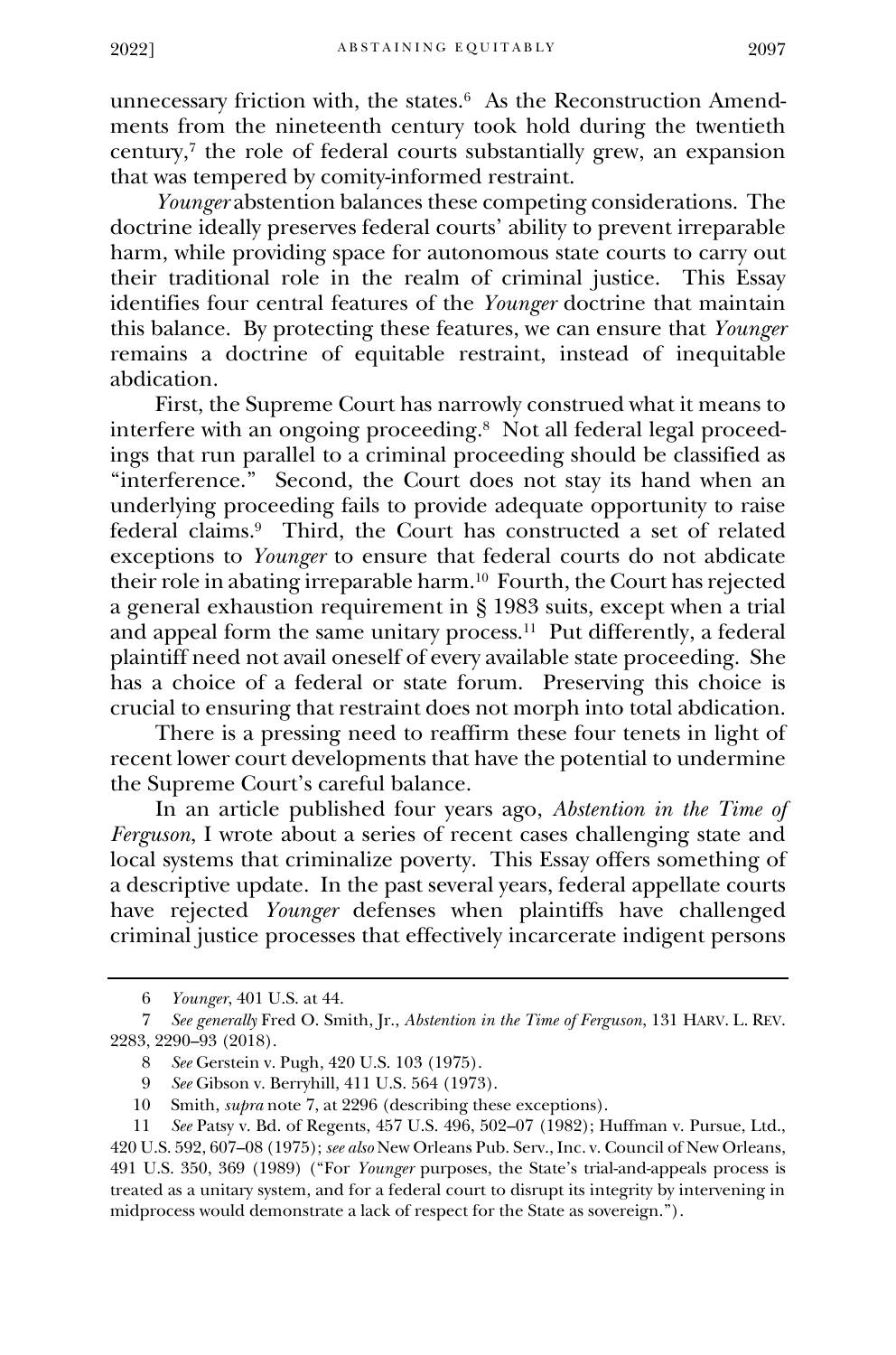who cannot afford bail, fines, or fees. For example, federal courts in the Fifth,<sup>12</sup> Ninth,<sup>13</sup> and Eleventh<sup>14</sup> Circuits have rejected the application of *Younger* to cases challenging rigid bail systems—that is, systems that impose bail on indigent persons in pretrial detention without regard to their ability to pay. These cases broke no doctrinal new ground. They are consistent with the Supreme Court's admonitions against applying *Younger* when a federal remedy would not interrupt an ongoing proceeding, or where there is no adequate opportunity to raise a federal constitutional objection in the underlying state proceeding.

This doctrinal trend is showing signs of cracking, however. In January 2022, the Fifth Circuit issued an en banc opinion in a case challenging a rigid bail system in Dallas.<sup>15</sup> That court expressed that in a future proceeding, it wished to take "a fresh look at *Younger*."<sup>16</sup> The Fifth Circuit observed that in that future proceeding, it would "have authority to re-evaluate [its] own precedent."<sup>17</sup>

The developments have been even more ominous in the Eighth Circuit, a court that the Supreme Court unanimously overturned less than a decade ago for applying *Younger* too broadly.<sup>18</sup> For context, in the 2013 case of *Sprint v. Jacobs*, the Supreme Court ruled that the Eighth Circuit imposed *Younger* abstention on civil administrative proceedings in which that doctrine did not apply.<sup>19</sup> The Supreme Court explained that *Younger* abstention should not sprawl beyond a narrow series of settings.<sup>20</sup> In explaining these limitations, the Court reasoned: "Federal courts, it was early and famously said, have 'no more right to decline the exercise of jurisdiction which is given, than to usurp that which is not given.'. . . Jurisdiction existing, this Court has cautioned, a federal court's 'obligation' to hear and decide a case is 'virtually unflagging.'"<sup>21</sup>

In the years that have followed, the Eighth Circuit has continued to apply *Younger* in ways that outpace Supreme Court doctrine. In 2018, for example, in *Oglala Sioux Tribe v. Fleming*, the Eighth Circuit dismissed a suit by Native American parents who claimed that their

<sup>12</sup> ODonnell v. Harris Cnty., 892 F.3d 147, 156 (5th Cir. 2018).

<sup>13</sup> Arevalo v. Hennessy, 882 F.3d 763, 766 (9th Cir. 2018).

<sup>14</sup> Walker v. City of Calhoun, 901 F.3d 1245, 1255 (11th Cir. 2018).

<sup>15</sup> Daves v. Dallas Cnty., 22 F.4th 522 (5th Cir. 2022).

<sup>16</sup> *Id.* at 548.

<sup>17</sup> *Id.*

<sup>18</sup> Sprint Commc'ns, Inc. v. Jacobs, 571 U.S. 69 (2013).

<sup>19</sup> *Id.* at 72–73.

<sup>20</sup> *Id.* at 73.

<sup>21</sup> *Id.* at 77 (first quoting Cohens v. Virginia, 19 U.S. (6 Wheat.) 264, 404 (1821); and then quoting Colo. River Water Conservation Dist. v. United States, 424 U.S. 800, 817  $(1976)$ .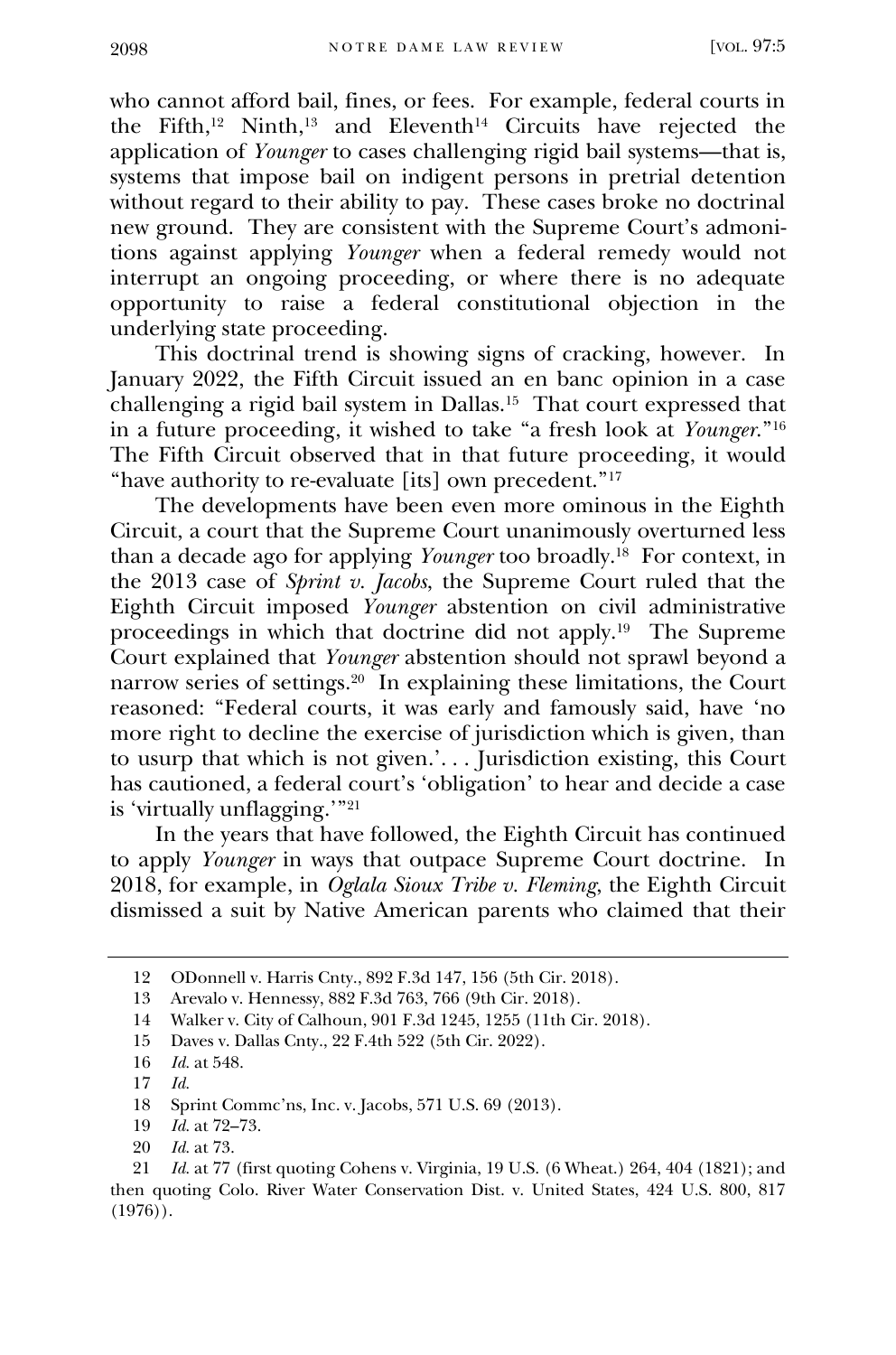children were being routinely taken from their custody without adequate due process. 22 Relying on *Younger*, the Court reasoned that even if there was no adequate opportunity to raise the federal constitutional objections in the underlying state proceedings, the parents could file a mandamus action in state court.<sup>23</sup> This outcome is difficult to reconcile with the Supreme Court's rejection of an exhaustion requirement in § 1983 cases.<sup>24</sup>

More recently, in the 2020 case of *Dixon v. St. Louis*, the Eighth Circuit vacated a federal district court's injunction that prohibited the imposition of a rigid bail system on indigent defendants without regard to their ability to pay.<sup>25</sup> It concluded that the district court had insufficiently weighed issues of comity, as well as subsequent corrective developments in the Missouri courts. 26 Among other cases, the *Dixon* court cited the Jim Crow era case of *Railroad Commission of Texas v. Pullman Co.*, in which the Supreme Court concluded that it should refrain from deciding whether racially segregated railcars in Texas violated the Equal Protection Clause, given that there was a potential state-law basis to resolve the case.<sup>27</sup> On remand in *Dixon*, the federal district court declined to reinstate the injunction, concluding that it was moot in light of Missouri's policies aimed at correcting the violations.<sup>28</sup> And while that court ruled on mootness grounds, it also appealed to comity. Citing Eighth Circuit precedent, it explained that the "principle of comity takes on special force when federal courts are asked to decide how state courts should conduct their business."<sup>29</sup> "The era of micromanagement of government functions by the federal courts is over."<sup>30</sup> The Supreme Court's extant *Younger* abstention jurisprudence already balances these important comity considerations with federal courts' obligations: to entertain cases within their jurisdiction, to uphold the republican commitments of the Fourteenth Amendment, and to prevent irreparable harm. These recent developments in the Fifth and Eighth Circuits portend a world in which federal courts superimpose an additional comity-infused "mood" of deference

<sup>22</sup> 904 F.3d 603 (8th Cir. 2018).

<sup>23</sup> *Id.* at 613.

<sup>24</sup> Patsy v. Bd. of Regents, 457 U.S. 496, 498 (1982).

<sup>25</sup> Dixon v. City of St. Louis, 950 F.3d 1052 (8th Cir. 2020).

<sup>26</sup> *Id.* at 1056.

<sup>27</sup> *Id.* (quoting R.R. Comm'n of Tex. v. Pullman Co., 312 U.S. 496, 500 (1941)) ("Few public interests have a higher claim upon the discretion of a federal chancellor than the avoidance of needless friction with state policies . . . .").

<sup>28</sup> Dixon v. City of St. Louis, No. 19-cv-0112, 2021 WL 4709749, at \*9 (E.D. Mo. Oct. 8, 2021).

<sup>29</sup> *Id.* (quoting *Dixon*, 950 F.3d at 1056).

<sup>30</sup> *Id.* (quoting Ahmad v. City of St. Louis, 995 F.3d 635, 642–43 (8th Cir. 2021)).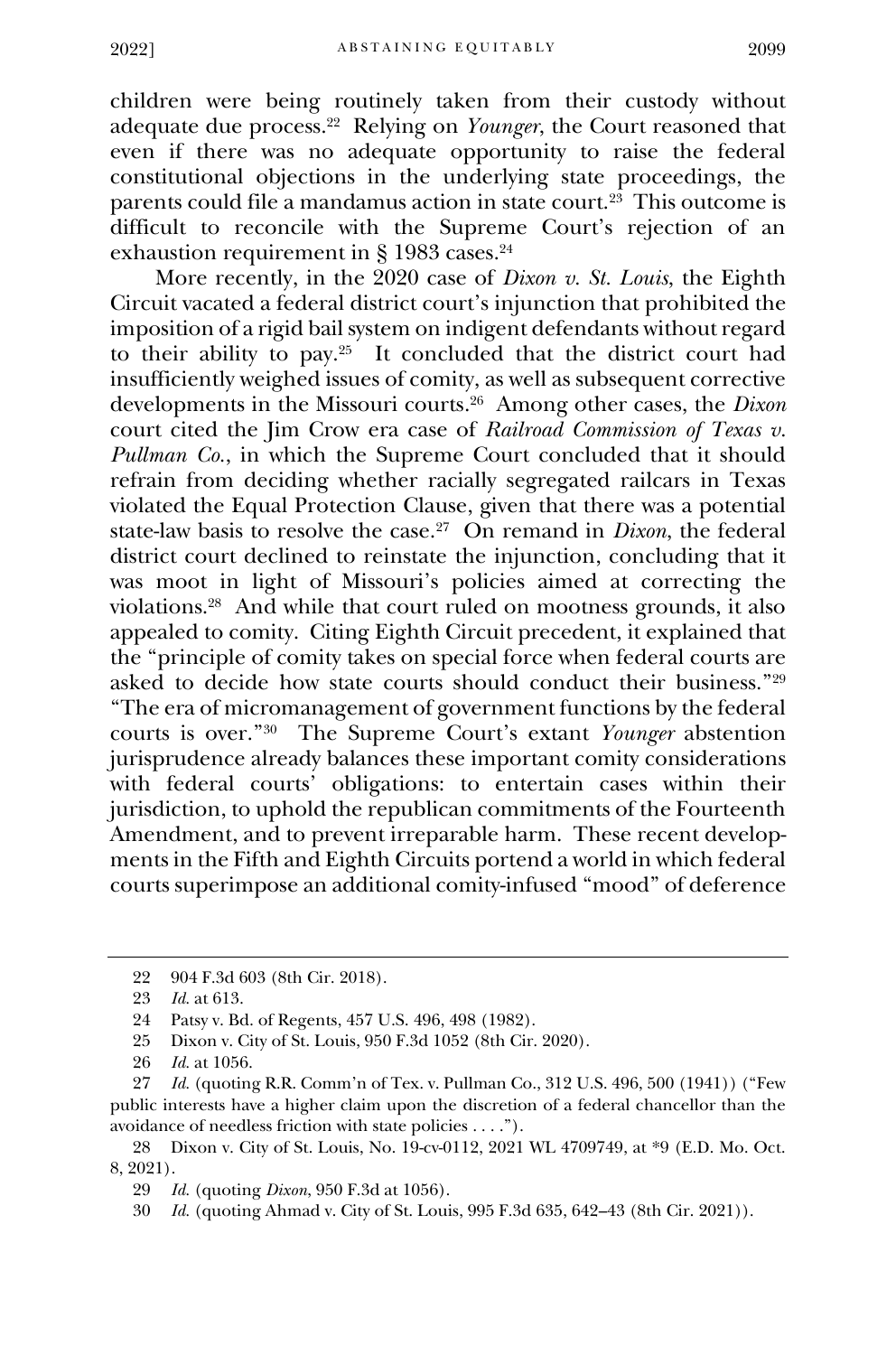on top of this careful balance.<sup>31</sup> And while deference has its place, it should not come at the expense of the four components of *Younger*  that allow federal courts to meet their obligations to intervene in federal constitutional illegalities when necessary.

## I. RESTRAINING JUDICIAL OBLIGATIONS

A classic debate in federal courts scholarship is the extent to which a federal court can decline to exercise jurisdiction over a case that falls within its constitutionally and congressionally prescribed power. On one view, abstaining to exercise jurisdiction over a case can, as Professor Gerald Gunther once put it, amount to "a virulent variety of free-wheeling interventionism."<sup>32</sup> A generation later, Professor Martin Redish wrote that "abstention doctrines amount to such usurpation" of legislative rule, by effectively overturning federal statutes that properly confer jurisdiction. 33 He expressed particular concern about doctrines that presume that "state court adjudication of federal rights against the states is generally to be preferred to federal court adjudication. These 'total abstention' theories would effectively prohibit the federal courts from enforcing federal civil rights laws, in particular section 1983, and from exercising their congressionallyvested jurisdiction to enforce those laws."<sup>34</sup>

On the other side of this debate, there have been prominent proponents of prudential and discretionary limitations on federal judicial limits. Professor Alexander Bickel famously contended that federal courts could invoke "passive" doctrines like standing and the political question doctrine to avoid invalidating democratically enacted legislation.<sup>35</sup> Instead of upholding or invalidating legislation, federal courts "may do neither, and therein lies the secret of its ability to maintain itself in the tension between principle and expediency."<sup>36</sup> Further, Professor David Shapiro directly disputed the view that declining to exercise jurisdiction over a case amounted to ignoble usurpation.<sup>37</sup> He contended that doctrines like abstention, exhaus-

<sup>31</sup> *Cf.* Williams v. Taylor, 529 U.S. 362, 386 (2000) (quoting Universal Camera Corp. v. NLRB, 340 U.S. 474, 487 (1951)) (reasoning that federal courts should engage in a "mood" of state deference in habeas proceedings).

<sup>32</sup> Gerald Gunther, *The Subtle Vices of the "Passive Virtues"—A Comment on Principle and Expediency in Judicial Review*, 64 COLUM. L. REV. 1, 25 (1964) ("[A] virulent variety of freewheeling interventionism lies at the core of [some] devices of restraint.").

<sup>33</sup> Redish, *supra* note 3, at 72.

<sup>34</sup> *Id.*

<sup>35</sup> ALEXANDER M. BICKEL, THE LEAST DANGEROUS BRANCH: THE SUPREME COURT AT THE BAR OF POLITICS 111 (2d ed. 1986).

<sup>36</sup> *Id.* at 69.

<sup>37</sup> *See* David L. Shapiro, *Jurisdiction and Discretion*, 60 N.Y.U. L. REV. 543 (1985).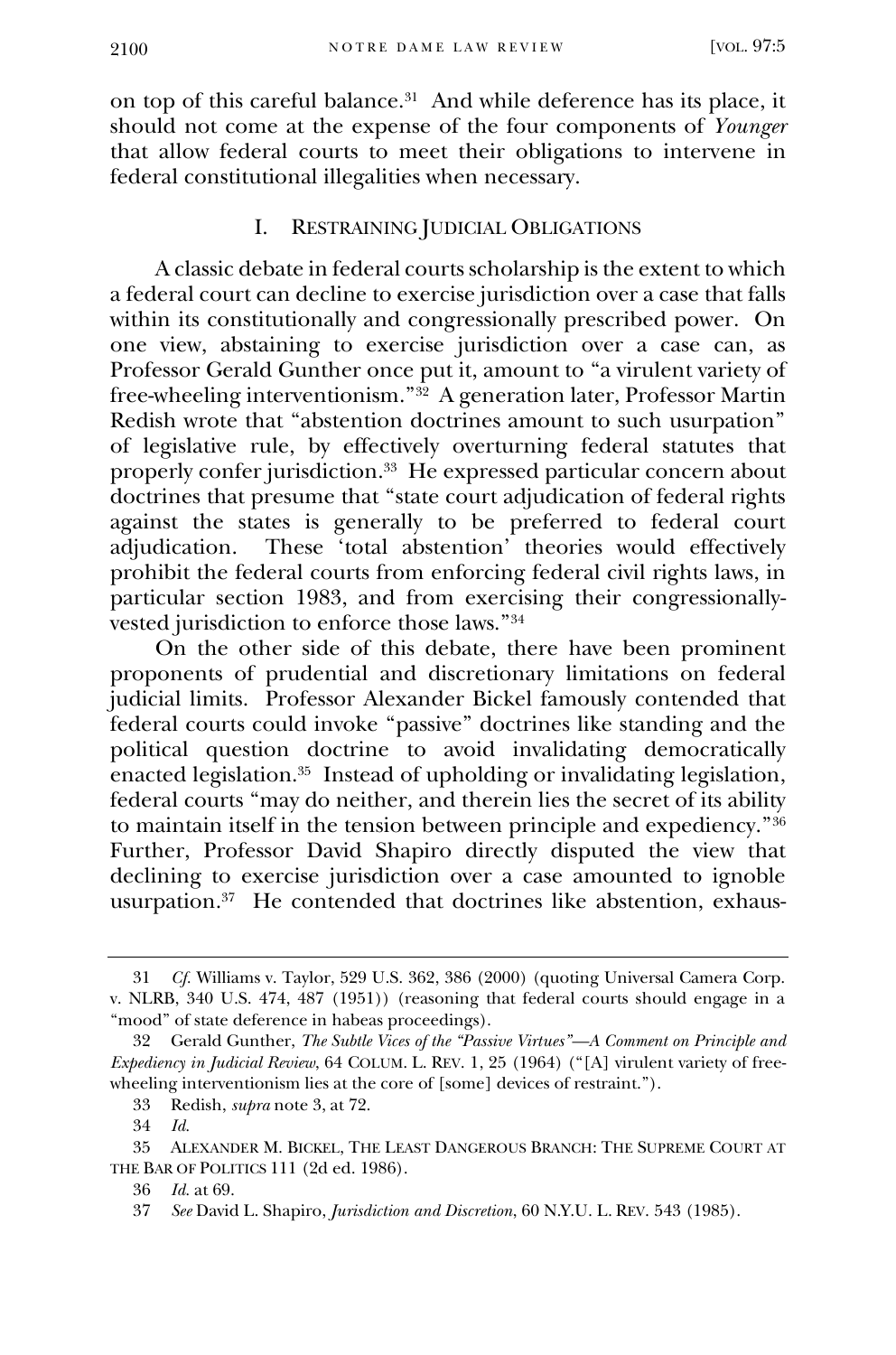tion, and justiciability had "ancient and honorable roots," and merely amounted to an "open acknowledgment of reasoned discretion [which] is wholly consistent with the Anglo-American legal tradition."<sup>38</sup>

This Part will document this tug of war in judicial doctrine—a battle of competing principles that is especially pronounced in federal cases about state wrongs. United States Supreme Court doctrine reflects an attempt to balance these two competing sets of principles.

## *A. Obligations*

A core assertion in federal judicial doctrine is that federal courts are obligated to hear cases that fall within their jurisdiction. There are at least two germane versions of that theme. First, dating back to opinions of Chief Justice Marshall, federal courts have asserted that jurisdiction conferred upon them by Congress and the Constitution is<br>mandatory. Acting beyond properly conferred jurisdiction is Acting beyond properly conferred jurisdiction is impermissible; failing to act within the bounds of one's jurisdiction is also impermissible. Second, federal courts' power and obligation to correct state actors' constitutional mistakes is amplified by the Reconstruction Amendments and the Reconstruction era laws like the Ku Klux Klan Act of 1871.

*The mandatory jurisdiction obligation*. Two of the earliest potential clashes of comity and jurisdiction came in 1821 and 1824 via *Cohens v. Virginia*<sup>39</sup> and *Osborn v. Bank of the United States*, <sup>40</sup> respectively.In an earlier case, *Martin v. Hunter's Lessee*, the Supreme Court held that it had the power to review state supreme court's rulings on matters of federal law.<sup>41</sup> The question in *Cohens* was whether the Supreme Court had such jurisdiction over federal legal appellate claims emerging from state criminal prosecutions.<sup>42</sup> One of Virginia's lawyers, Alexander Smyth, attempted to distinguish *Martin v. Hunters Lessee*. "[T]he case now before the Court, is very different from that of *Martin v. Hunter*. This is a writ of error to revise a judgment given in a criminal prosecution, and in a case wherein a State was a party."<sup>43</sup> The Supreme Court ultimately exercised appellate jurisdiction, however.<sup>44</sup> And in doing so, Chief Justice Marshall relied in part on a robust endorsement of the view that when the Supreme Court had jurisdiction, it had an

<sup>38</sup> *Id.* at 545.

<sup>39</sup> 19 U.S. (6 Wheat.) 264 (1821).

<sup>40</sup> 22 U.S. (9 Wheat.) 738 (1824).

<sup>41</sup> 14 U.S. (1 Wheat.) 304, 351 (1816).

<sup>42</sup> *Cohens*, 19 U.S. (6 Wheat.) at 321.

<sup>43</sup> *Id.* at 312–13.

<sup>44</sup> *See id.* at 430.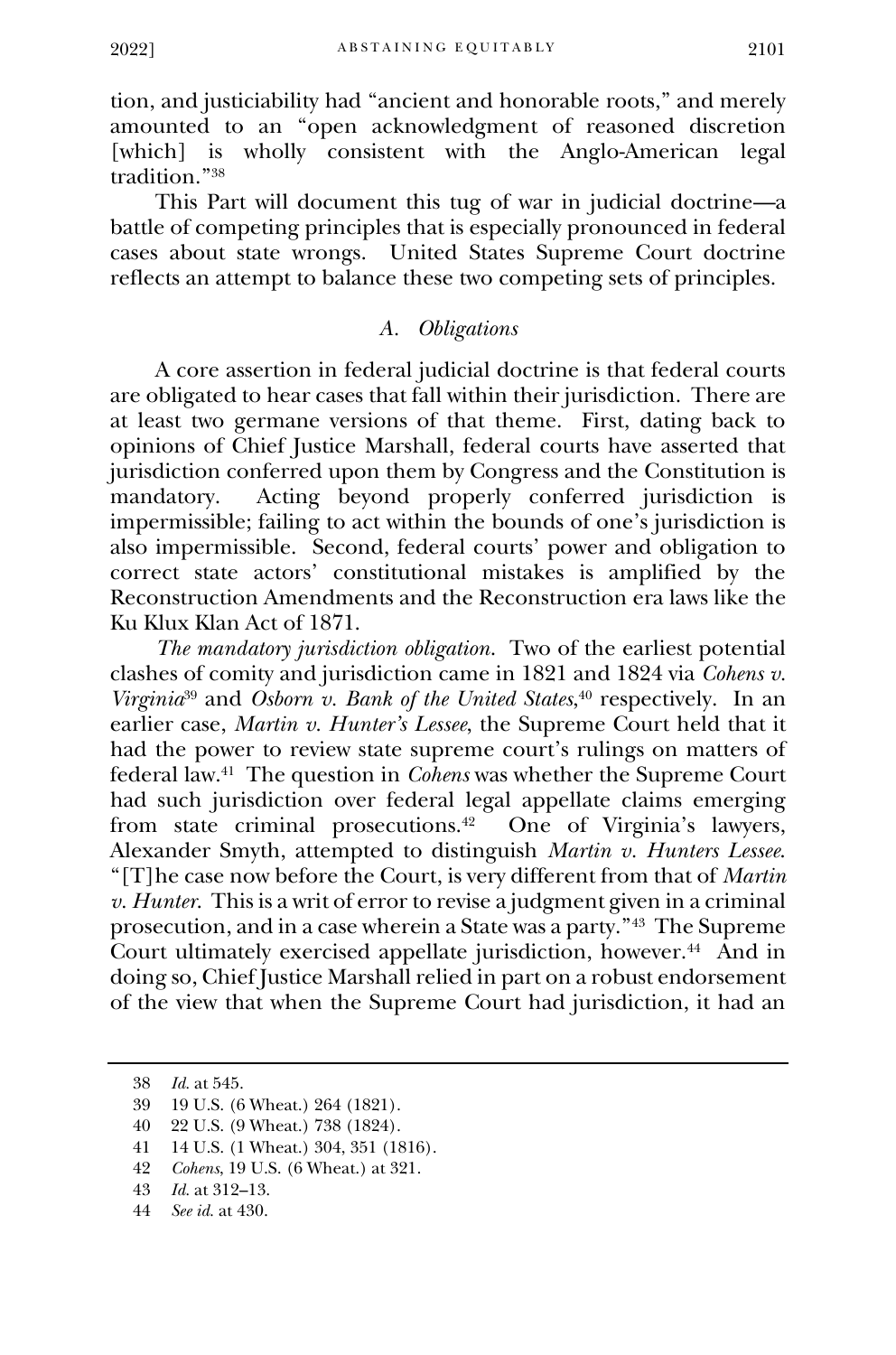obligation to exercise that jurisdiction. "With whatever doubts, with whatever difficulties, a case may be attended, we must decide it, if it be brought before us. We have no more right to decline the exercise of jurisdiction which is given, than to usurp that which is not given."<sup>45</sup> He added: "The one or the other would be treason to the constitution." $46$ A few years later in *Osborn*, the Supreme Court relied on its statutorily and constitutionally conferred jurisdiction to issue an injunction against a state actor who, in violation of federal law, had seized money from the Bank of the United States.<sup>47</sup>

Over the past two centuries, the Supreme Court has frequently cited this mandatory view of jurisdiction.<sup>48</sup> To be sure, over the course of the nineteenth century, the Court has endorsed a number of abstention doctrines that do invite federal courts to practice restraint, even when they do have jurisdiction. *Pullman* abstention, for example, encourages federal courts to decline to decide federal constitutional questions when there is an antecedent unclear question of state law that must be answered first.<sup>49</sup> *Colorado River* abstention encourages federal courts to sometimes stay a federal case when a parallel civil proceeding is ongoing in state court.<sup>50</sup> And as noted, *Younger*  abstention asks federal courts to decline to issue injunctions that will interfere with ongoing criminal prosecution. But even as courts have adopted these abstention doctrines, they have made appeals to federal courts' mandatory jurisdiction to explain why abstention doctrines should be construed narrowly. In the 2013 case *Sprint v. Jacobs*, for example, the Court cited its "virtually unflagging" obligation to hear cases within its jurisdiction to explain why *Younger* abstention should to extend beyond the narrow boundaries that the Supreme Court has delineated.<sup>51</sup> A broader invocation of *Younger* would violate the

<sup>45</sup> *Id.* at 404.

<sup>46</sup> *Id.*

<sup>47</sup> Osborn v. Bank of the United States, 22 U.S. (9 Wheat.) 738, 871 (1824).

<sup>48</sup> *See* New Orleans Pub. Serv., Inc. v. Council of New Orleans, 491 U.S. 350, 358–59 (1989) ("Our cases have long supported the proposition that federal courts lack the authority to abstain from the exercise of jurisdiction that has been conferred."); Willcox v. Consol. Gas Co., 212 U.S. 19, 40 (1909) ("When a Federal court is properly appealed to in a case over which it has by law jurisdiction, it is its duty to take such jurisdiction . . . ." (citing *Cohens*, 19 U.S. (6 Wheat.) at 404)); Chicot Cnty. v. Sherwood, 148 U.S. 529, 534 (1893) ("[T]he courts of the United States are bound to proceed to judgment and to afford redress to suitors before them in every case to which their jurisdiction extends. They cannot abdicate their authority or duty in any case in favor of another jurisdiction." (first citing Suydam v. Broadnax, 39 U.S. (14 Pet.) 67 (1840); and then citing Union Bank of Tennessee v. Vaiden, 59 U.S. (18 How.) 503 (1855))).

<sup>49</sup> *See* R.R. Comm'n of Tex. v. Pullman Co., 312 U.S. 496, 500 (1941).

<sup>50</sup> *See* Colo. River Water Conservation Dist. v. United States, 424 U.S. 800, 819 (1976).

<sup>51</sup> Sprint Commc'ns, Inc. v. Jacobs, 571 U.S. 69, 77 (2013) (quoting *Colorado River*, 424 U.S. at 817).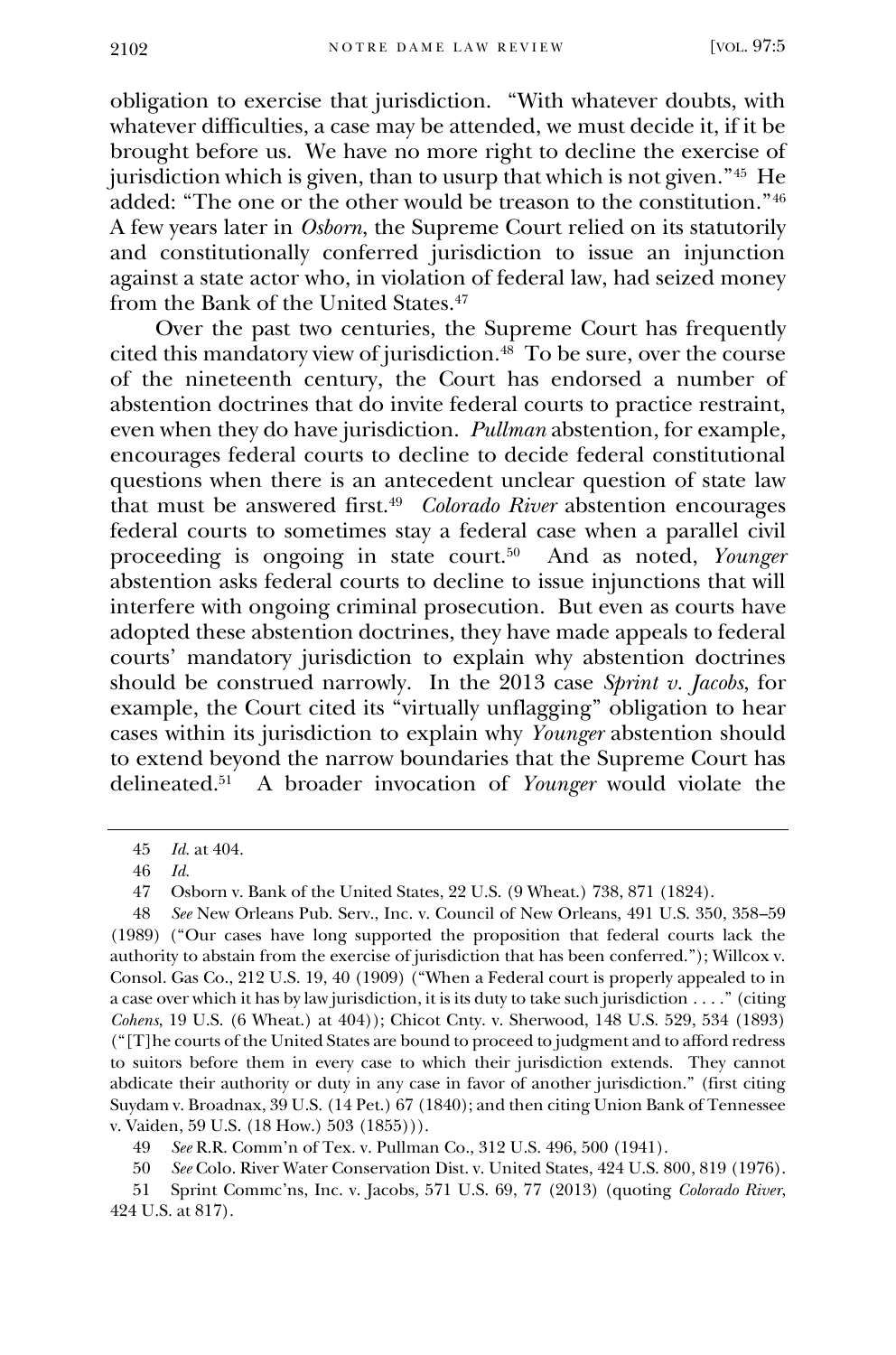Supreme Court's "dominant instruction that, even in the presence of parallel state proceedings, abstention from the exercise of federal jurisdiction is the 'exception, not the rule.'"<sup>52</sup>

*The Reconstruction obligation*. Whatever obligation existed in *Cohen*  and *Osborn* to exercise jurisdiction over claims that state actors violated federal law, that obligation almost certainly found even firmer footing in the years after the Civil War. Those years ushered in the passage of the Fourteenth Amendment, expressly prohibiting states from violating equal protection under the laws and due process. Those years also brought the passage of the Ku Klux Klan Act of 1871, which codified the super statute commonly known today as § 1983. That law permits individuals to bring suit, at law or equity, against state actors who violate federal rights. Moreover, in 1875, Congress significantly expanded federal question jurisdiction.

Early after the passage of these acts, the Supreme Court recognized the significant shift that these constitutional amendments and statutes had on the federal government's relationship to states, including its state courts. In the 1880 case of *Ex parte Virginia*, <sup>53</sup> a state judge challenged his conviction for willfully excluding Americans from serving on juries on account of their race. He argued that the federal statute giving rise to his conviction was beyond the scope of Congressional power. Relying on the Reconstruction Amendments, the Supreme Court disagreed. The Court explained that the The Court explained that the Reconstruction Amendments "were intended to be, what they really are, limitations of the power of the States and enlargements of the power of Congress."<sup>54</sup>

Subsequent cases have reaffirmed the role that the Reconstruction Amendments played in expanding the federal government's power to regulate states and, by extension, the federal government's power to enforce those regulations. In *Mitchum v. Foster*, <sup>55</sup> for example, the Supreme Court confronted whether a federal court could enjoin a state court proceeding under § 1983. The Founding-era Anti-Injunction Act purports to ban such injunctions absent, among other exceptions, express Congressional authorization. The Supreme Court held that § 1983 constituted the kind of Congressional authorization. The Court explained that § 1983 was "an important part of the basic alteration in our federal system wrought in the Reconstruction era through federal legislation and constitutional

<sup>52</sup> *Sprint*, 571 U.S. at 81–82 (quoting Haw. Hous. Auth. v. Midkiff, 467 U.S. 229, 236  $(1984)$ .

<sup>53</sup> 100 U.S. 339 (1880).

<sup>54</sup> *Id.* at 344–45.

<sup>55</sup> 407 U.S. 225 (1972).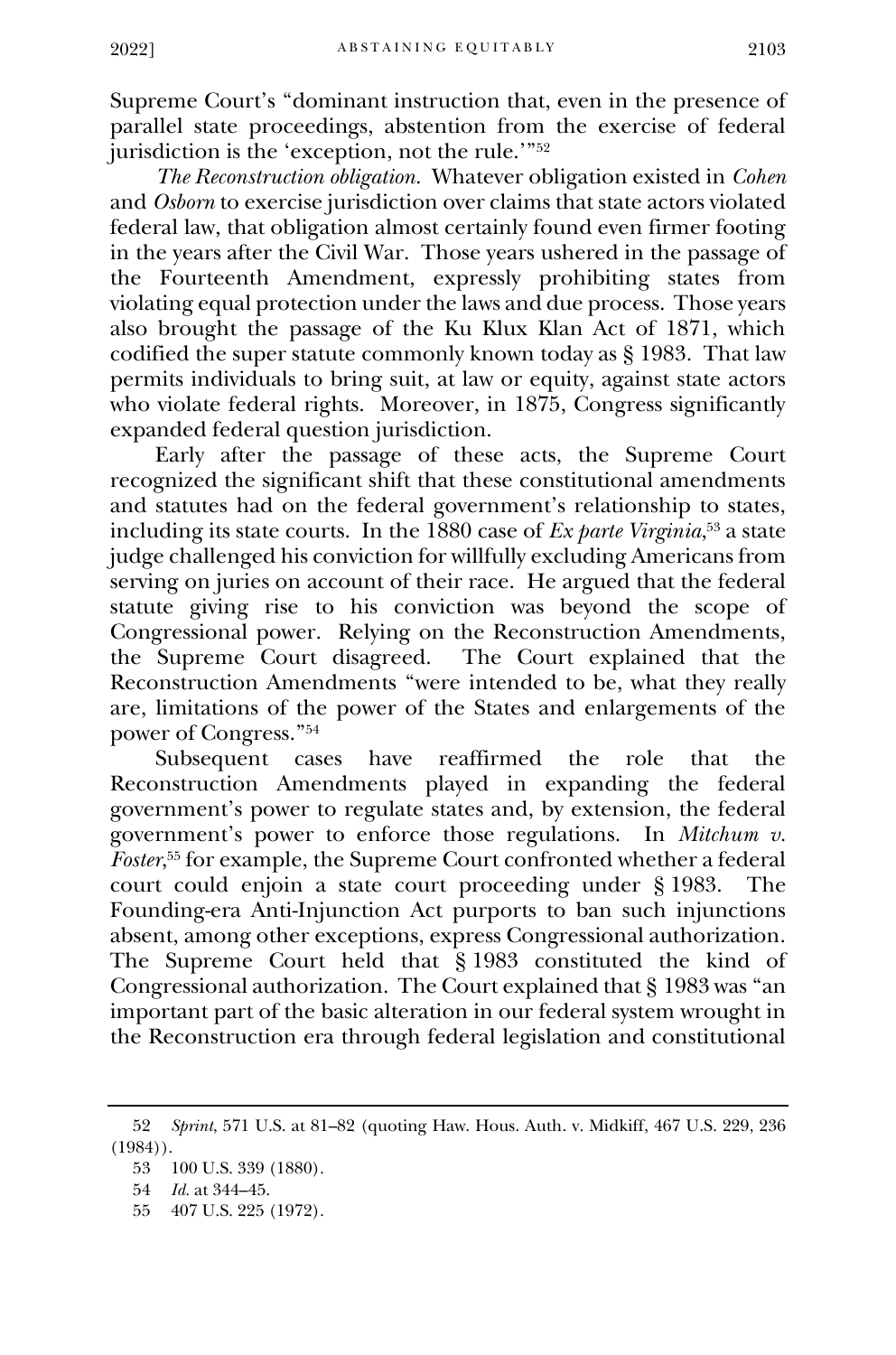amendment."<sup>56</sup> The Court further reasoned that "Section 1983 was . . . a product of a vast transformation from the concepts of federalism that had prevailed in the late 18th century when the anti-injunction statute was enacted."<sup>57</sup> In its view, "[t]he very purpose of § 1983 was to interpose the federal courts between the States and the people, as guardians of the people's federal rights—to protect the people from unconstitutional action under color of state law, 'whether that action be executive, legislative, or judicial.'"<sup>58</sup> Enjoining such state actors is authorized under the plain terms of § 1983; the statute "expressly authoriz[es] a 'suit in equity' as one of the means of redress."<sup>59</sup>

#### *B. Restraint*

Alongside doctrinal references to federal judicial obligations, federal courts have also made frequent appeals to notions of judicial restraint. Throughout much of the twentieth century, the Supreme Court adopted limits on judicial power while relying on concepts like democratic values and federalism. In the way of federalism, the form of restraint that has come to be called *Younger* abstention is one of the best examples. In embracing that form of abstention, the Court concluded that interfering with a state criminal proceeding is improper when the plaintiff "has an adequate remedy at law and will not suffer irreparable injury if denied equitable relief."<sup>60</sup> Among the concepts the Court cited for this limitation was the "the notion of 'comity,' that is, a proper respect for state functions."<sup>61</sup> Famously, the Court also asserted: "'Our Federalism,' born in the early struggling days of our Union of States, occupies a highly important place in our Nation's history and its future."<sup>62</sup>

### II. *YOUNGER*'S BALANCE

*Younger*, then, is at a key intersection. Obligations to entertain cases within federal courts' jurisdiction—including cases against state actors—date back to the earliest days of the Republic and are amplified all the more by Reconstruction-era amendments and legislation. But federal judicial doctrines have also expressed attentiveness to federalism-informed comity, autonomy, and relative expertise. These concerns are all heightened in the context of criminal law.

<sup>56</sup> *Id.* at 238.

<sup>57</sup> *Id.* at 242.

<sup>58</sup> *Id.* (quoting *Ex parte Virginia*, 100 U.S. at 346).

<sup>59</sup> *Id.* at 242.

<sup>60</sup> Younger v. Harris, 401 U.S. 37, 43–44 (1971).

<sup>61</sup> *Id.* at 44.

<sup>62</sup> *Id.* at 44–45.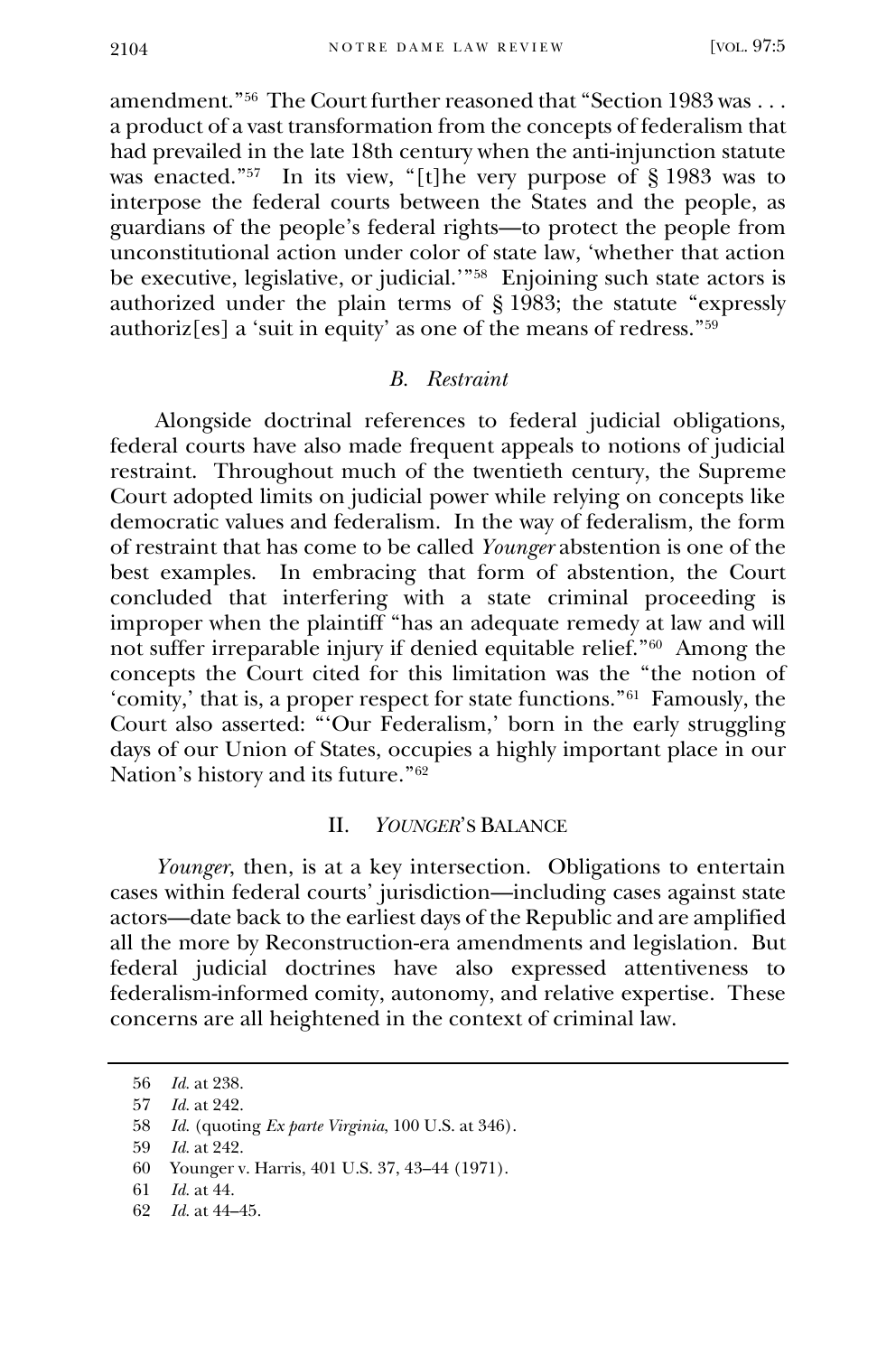One risk is that, without careful attention, judicial restraint can turn to abdication. Without "safety valves," a rule against any federal judicial interaction with state criminal proceedings could result in rules that deny victims of federal constitutional violations a federal forum in some of the cases that fall at heart of Congressional goals when it passed § 1983.

This Part will show how *Younger* doctrine aims to guard against total abdication of federal judicial obligations in four ways. The failure to protect *any* of these tenets creates an undue risk that restraint will morph into abandonment of longstanding federal judicial obligations.

## *A. Interference Requires Interfering*

The doctrine of *Younger* abstention applies when a federal remedy would "interfere" with an ongoing state proceeding. Importantly, the Court has narrowly construed that constitutes interference.

*Parallel proceedings do not inherently constitute interference.* In the years after *Younger*, the Court made clear that for the state to establish interference, it is insufficient to show that federal proceeding runs alongside, or is related to, a state criminal proceeding. In *Gerstein v. Pugh*, <sup>63</sup> arrestees sued a Florida county that had been placing them in jail for long periods without timely preliminary hearings. While the county claimed that the federal suit violated *Younger* abstention principles, the district court, Fifth Circuit and United States Supreme Court disagreed. A judicial mandate of prompt hearings can coexist with the prosecution of those individuals. The United States Supreme Court held: "The District Court correctly held that respondents' claim for relief was not barred by the equitable restrictions on federal intervention in state prosecutions."<sup>64</sup> It reasoned that

[t]he injunction was not directed at the state prosecutions as such, but only at the legality of pretrial detention without a judicial hearing, an issue that could not be raised in defense of the criminal prosecution. The order to hold preliminary hearings could not prejudice the conduct of the trial on the merits.<sup>65</sup>

*Incidental effect on future or non-party cases is not interference.* The state does not establish "interference" merely by arguing that a federal judicial ruling will have an impact on other criminal cases. For example, in *Steffel v. Thompson*, <sup>66</sup> the Supreme Court held that "federal declaratory relief is not precluded when no state prosecution is pending and a federal plaintiff demonstrates a genuine threat of

<sup>63</sup> 420 U.S. 103 (1975).

<sup>64</sup> *Id.* at 108 n.9 (citing *Younger*, 401 U.S. 37).

<sup>65</sup> *Id.*

<sup>66</sup> 415 U.S. 452 (1974).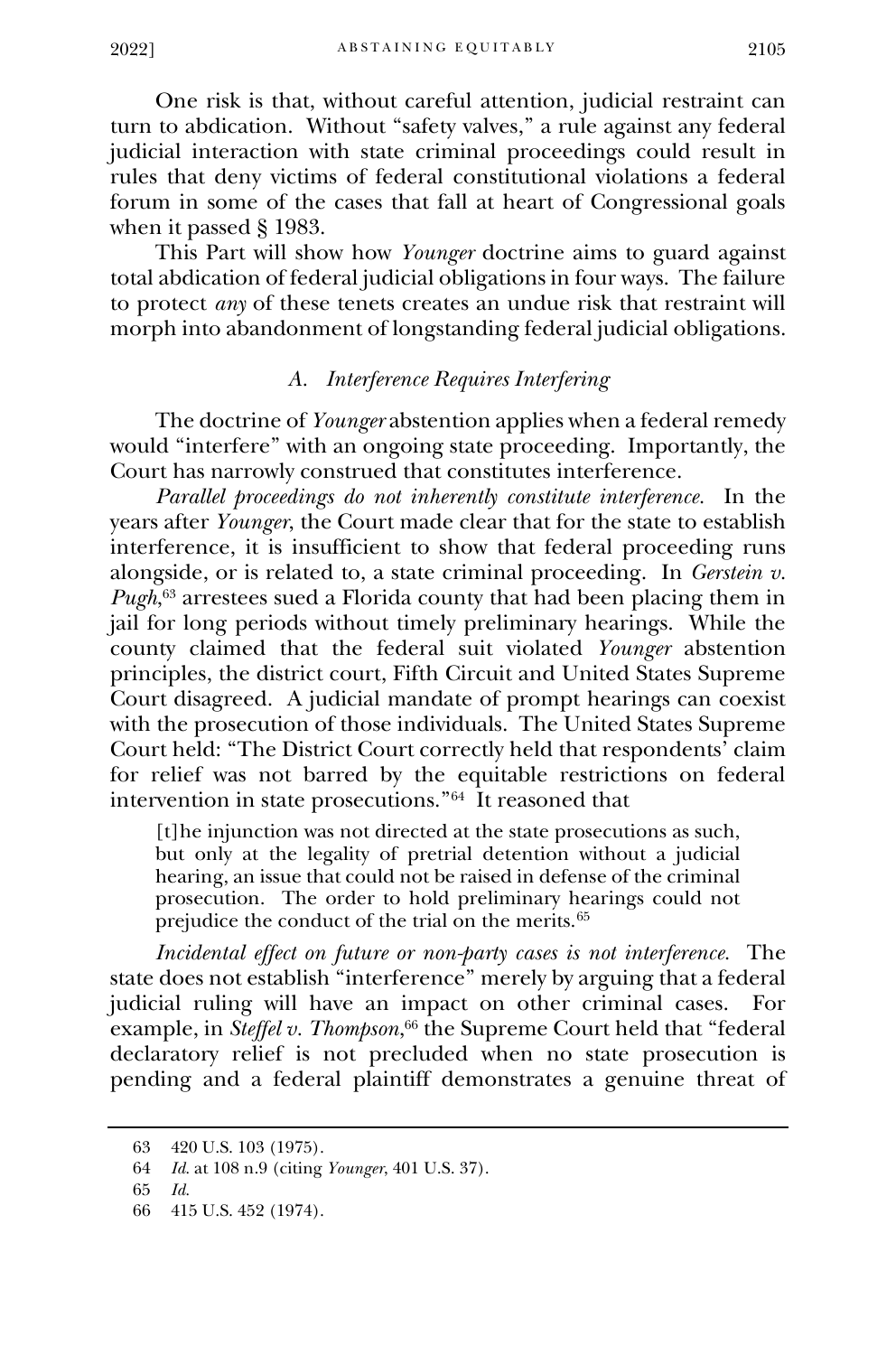enforcement of a disputed state criminal statute, whether an attack is made on the constitutionality of the statute on its face or as applied."<sup>67</sup> Under those circumstances, invalidating a criminal statute will effectively prevent future prosecutions of the plaintiff. But under *Younger*, that does not amount to interference with an ongoing criminal proceeding. Moreover, in *Gerstein*, the inevitable result of requiring prompt probable cause determinations is that during the course of other arrests, other individuals' criminal proceedings would be impacted because they would be able to avail themselves of that right. *Gerstein* meant future individuals would receive a prompt bail hearing. This kind of incidental impact on other proceedings does not amount to interference.

This is a sound and important bulwark between restraint and abdication. Whenever a federal court invalidates a state criminal statute, or issues a ruling about an illegal practice in a state's criminal apparatus, there is always the possibility (or likelihood) that other defendants will seek to avail themselves of that holding. Abstaining that ground alone would place more weight on *Younger*'s comity rationale than it can bear.

## *B. Adequate Underlying Proceeding*

Another fundamental safeguard built into *Younger* is that the doctrine does not apply unless there is an adequate opportunity in the underlying state proceeding to raise one's federal constitutional claims. When the basis of someone's claim, for example, is that they have been held without a hearing, *Younger* does not apply. By the time an arrestee could raise any such claim in their state proceeding, they already will have experienced irreparable harm. Moreover, as I have written elsewhere, "a structurally or systemically infirm forum is never 'adequate,' both because such a forum *is* irreparable harm and because such a forum *facilitates* irreparable harm."<sup>68</sup>

## *C. Exceptions to Abate Irreparable Harm*

Beyond the general unavailability of *Younger* abstention when there is no adequate opportunity to raise constitutional claims, the Supreme Court has identified some concrete settings in which federal courts should not defer to the underlying state process to abate irreparable harm. First, federal courts should not defer to a state proceeding when the prosecution is a result of bad faith or harassment. The bad faith prosecution is, after all, a part of the irreparable harm

<sup>67</sup> *Id.* at 475.

<sup>68</sup> Smith, *supra* note 7, at 2339.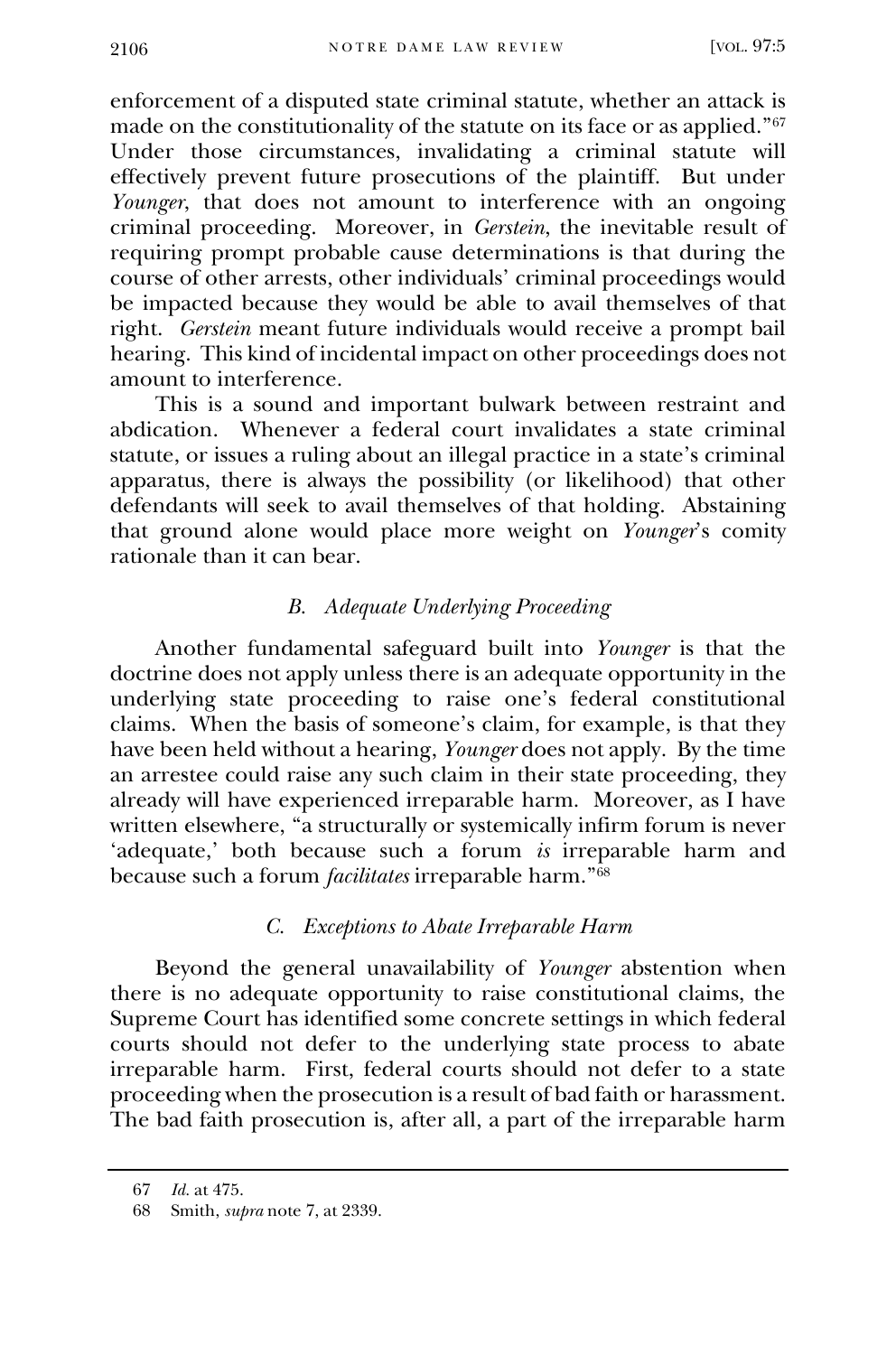that the litigant is trying to redress. To ask a criminal defendant to seek redress in the bad faith prosecution is to ask the criminal defendant to subject herself to more of that harm. What is more, where there is evidence that a bad faith prosecution is a form of harassment of a criminal defendant, no dismissal of any single criminal proceeding can effectively guarantee that the harassment will not continue. A defendant under those circumstances may choose to forgo constitutional protected conduct to prosecution, even if the net result is perpetual dismissals of the charges. Second, where the state decisionmaker is demonstrably partial, the Supreme Court may address constitutional challenges, rather than relying on state decisionmakers to cure their own bias. Otherwise, here too, *Younger* doctrine would essentially compel a federal plaintiff to subject oneself more substantially to the procedural harms they are attempting to redress.

Third, federal courts may intervene when there is not a *timely* opportunity for a federal plaintiff to raise her claim in the underlying state proceeding. In *Gibson v. Berryhill*, <sup>69</sup> for example, when the court adopted the bias exception to *Younger*, the Court was not moved by the argument that the litigants could raise the issues on a state appeal. The *Younger* doctrine "naturally presupposes the opportunity to raise and have timely decided by a competent state tribunal the federal issues involved."<sup>70</sup> A federal court is not required to abstain "simply because judicial review, *de novo* or otherwise, would be forthcoming at the conclusion of the administrative proceedings."<sup>71</sup>

Fourth, federal courts are permitted to intervene if the state law being wielded against the criminal defendant is patently unconstitutional in "every clause, sentence and paragraph."<sup>72</sup> This exception has never been applied by the Supreme Court. I have offered elsewhere:

Perhaps the best way to understand the exception, then, is to understand the principle that animates the other exceptions: avoiding the irreparable harm that attends a structurally corrupt proceeding in which one's constitutional interests are at stake. If a statute is not only facially invalid but also so flagrantly and indisputably unconstitutional that no reasonable person could

<sup>69</sup> 411 U.S. 564 (1973).

<sup>70</sup> *Id.* at 577.

<sup>71</sup> *Id.* 

<sup>72</sup> Younger v. Harris, 401 U.S. 37, 53–54 (1971) (quoting Watson v. Buck, 313 U.S. 387, 402 (1941)) (stating that federal intervention would be warranted in the "conceivable" situation in which a statute was "flagrantly and patently violative of express constitutional prohibitions in every clause, sentence and paragraph, and in whatever manner and against whomever an effort might be made to apply it").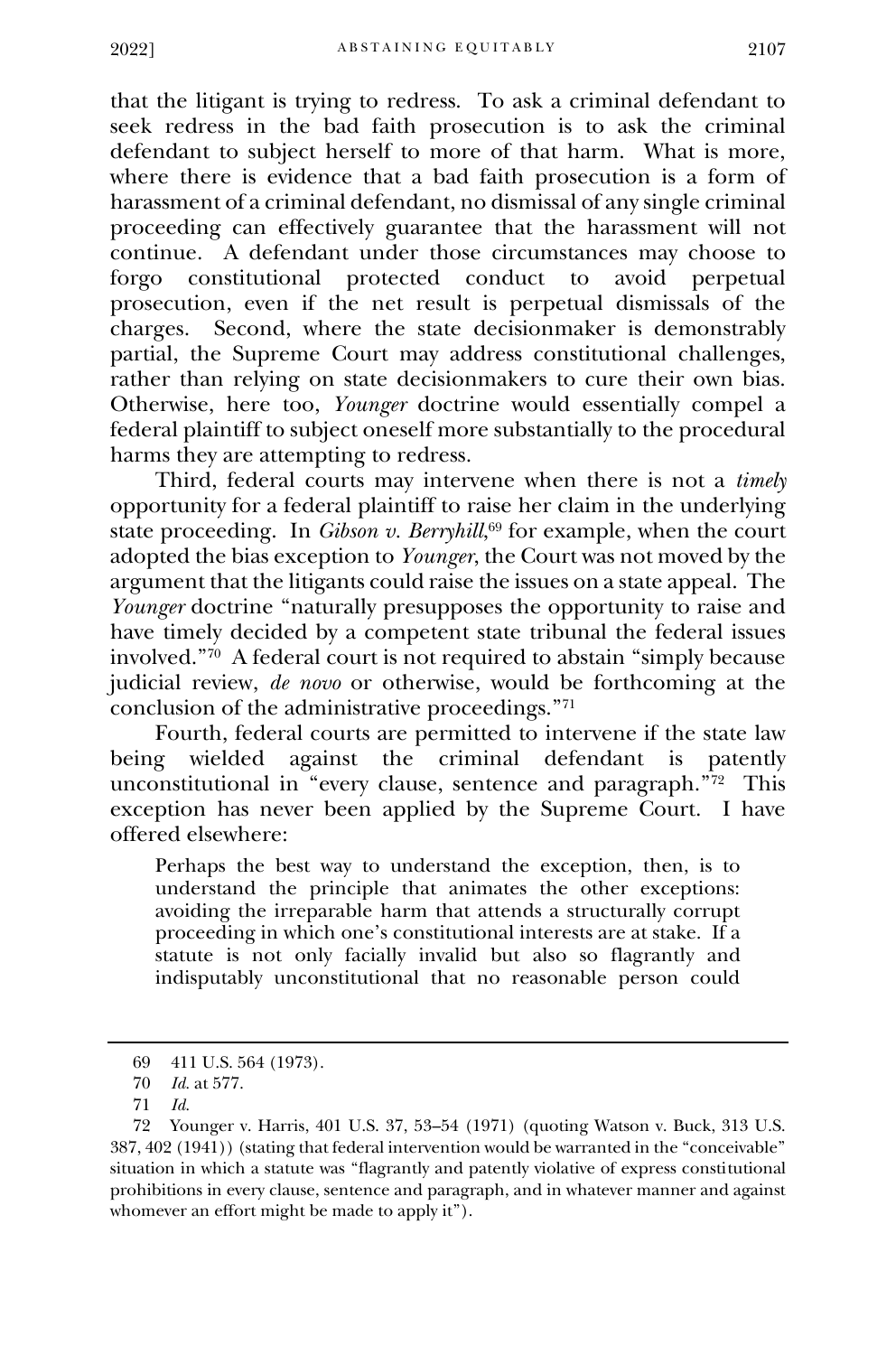possibly conclude otherwise, this raises the question: Why is the state wielding such a law against its populace? $\frac{73}{3}$ 

### *D. Exhaustion*

A final path the Court has charted for protecting federal rights under *Younger* is the Court does not require a federal plaintiff to exhaust every available state-law remedy before bringing a federal claim. To be sure, a criminal defendant is required to exhaust the criminal appellate process before filing a federal suit that would interfere with a criminal proceeding. 74 As the Court has explained, "[f]or *Younger* purposes, the State's trial-and-appeals process is treated as a unitary system, and for a federal court to disrupt its integrity by intervening in mid-process would demonstrate a lack of respect for the State as sovereign."<sup>75</sup>

Outside that unitary system, the Supreme Court has never required exhaustion of other state remedies, like mandamus. Presumably, the general rule from *Patsy v. Board of Regents of Florida*  controls in that setting. That case rejected a general exhaustion requirement for § 1983 claims. The Court explained: "The 1871 Congress intended § 1 to 'throw[] open the doors of the United States courts' to individuals who were threatened with, or who had suffered, the deprivation of constitutional rights . . . and to provide these individuals immediate access to the federal courts notwithstanding any provision of state law to the contrary."<sup>76</sup>

The rejection of a general exhaustion requirement—other than when there is a unitary appellate process—is one of the most important safeguards of *Younger*.A state could presumably always identify a state remedy a plaintiff could attempt to seek: i.e., mandamus or a stateissued injunction from a court of general jurisdiction. But to demand that federal plaintiffs file such suits is to effectively deprive federal plaintiffs of the choice to use a federal forum to vindicate federal rights, a choice that the Reconstruction Congress granted Americans when they face unconstitutional state abuse.

## III. SAFEGUARDS ON TRIAL

In recent years, as litigants have brought federal cases challenging state regimes that criminalize poverty, the doctrine of *Younger*  abstention has experienced something of a revival in prominence. In

<sup>73</sup> Smith, *supra* note 7, at 2303.

<sup>74</sup> Huffman v. Pursue, Ltd., 420 U.S. 592, 608 (1975).

<sup>75</sup> New Orleans Pub. Serv., Inc. v. Council of New Orleans, 491 U.S. 350, 369 (1989).

<sup>76</sup> Patsy v. Bd. of Regents, 457 U.S. 496, 504 (1982) (quoting CONG. GLOBE, 42d Cong., 1st Sess. 376 (1871) (statement of Rep. Lowe).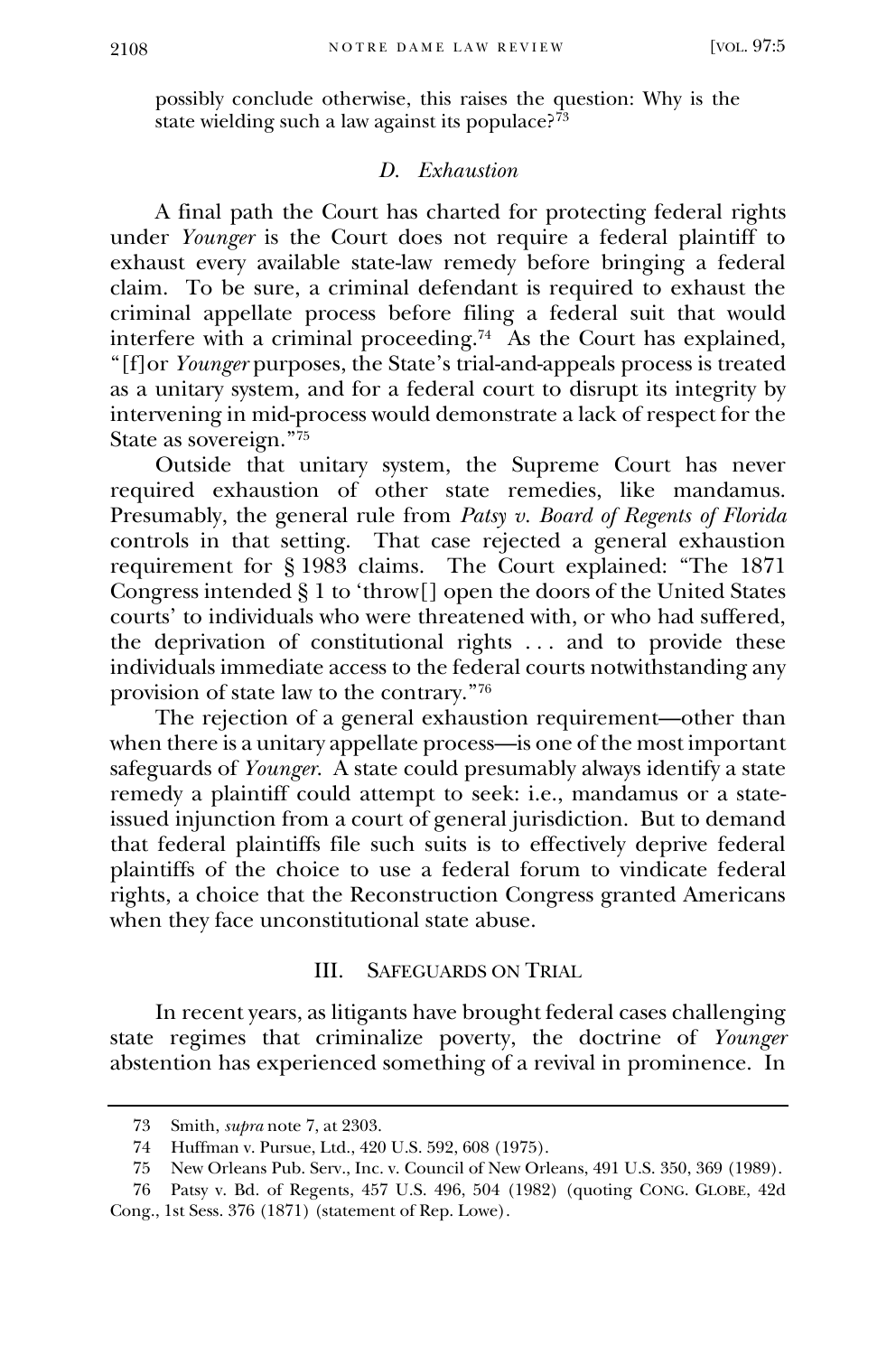2018, I contended that *Younger*'s "[s]afety valves for bad faith, untimely proceedings, biased proceedings, and even patently unconstitutional laws are united by that longstanding conception of the federal judiciary's equitable role. . . . The time is ripe to assess whether these exceptions are working as intended."<sup>77</sup>

Since that writing, a number of federal appellate courts have addressed states' arguments that *Younger* abstention should impede federal cases challenging rigid money bail systems.<sup>78</sup> In other instances, federal appellate courts have applied *Younger* in legal challenges to other systemic or structural flaws in a state legal process in ways that have direct implications for the legal challenges to systems that criminalize poverty.<sup>79</sup> These newer cases present additional opportunities to explore the efficacy of *Younger*'s built-in mechanisms to maintain a federal forum for grave, irreparable harms.

This Part begins with cases from the Fifth, Ninth, and Eleventh Circuits that have rejected states' *Younger* abstention arguments when plaintiffs have launched challenges to rigid bail systems. The Part then turns to cases in which states' *Younger* claims have met more success: a Fifth Circuit case which threatens to upend its earlier jurisprudence, and a set of cases out of the Eighth Circuit. In some ways, the latter cases do not so much suggest the need for the Supreme Court to create new safeguards as opposed to the need to reaffirm those that already exist.

#### *A.* Younger*'s Safeguards in Action*

In 2018, three federal circuits rejected the application of *Younger* abstention to cases in which plaintiffs challenged rigid bail schedules in state systems. The Fifth Circuit case of *ODonnell v. Harris County*, 80 for example, involved a challenge to a money bail system in Houston that fail to account meaningfully for criminal defendants' ability to pay. In an opinion by Judge Edith Brown Clement, the court explained that for *Younger* to apply, "[t]here must be (1) 'an ongoing state judicial proceeding' (2) that 'implicate[s] important state interests' and (3) offers 'adequate opportunity' to 'raise constitutional challenges.'"<sup>81</sup> In its view, "[t]he third prong of this test [was] not met."<sup>82</sup> The court relied heavily on *Gerstein v. Pugh*, where the

<sup>77</sup> Smith, *supra* note 7, 2304–05.

<sup>78</sup> *See, e.g.*, ODonnell v. Harris Cnty., 892 F.3d 147 (5th Cir. 2018); Walker v. City of Calhoun, 901 F.3d 1245, 1254 (11th Cir. 2018).

<sup>79</sup> *See, e.g.*, Arevalo v. Hennessy, 882 F.3d 763 (9th Cir. 2018).

<sup>80</sup> *ODonnell*, 892 F.3d 147.

<sup>81</sup> *Id.* at 156 (quoting Middlesex Cnty. Ethics Comm. v. Garden State Bar Ass'n, 457 U.S. 423, 432 (1982)).

<sup>82</sup> *Id.*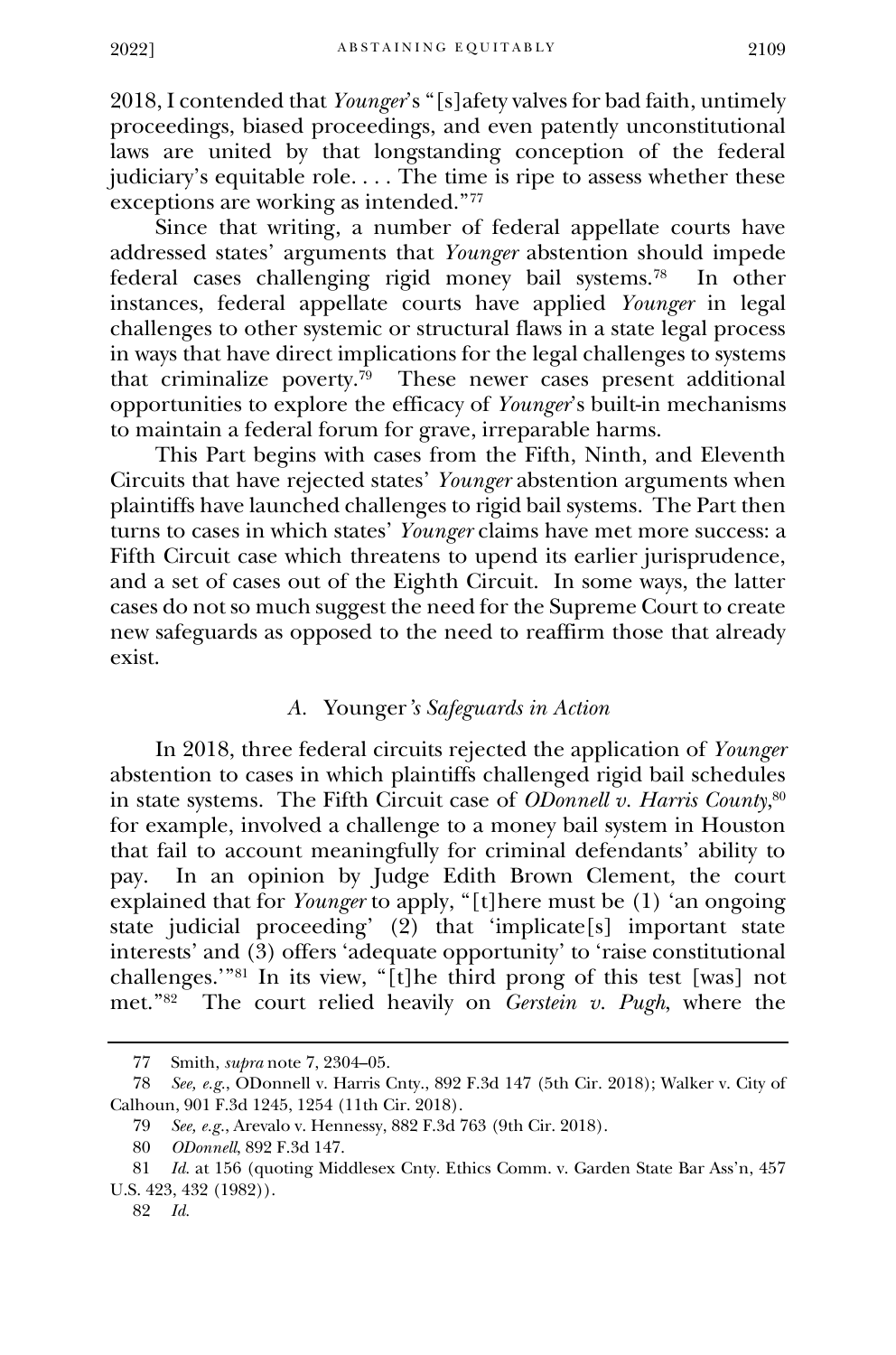Supreme Court rejected the application of *Younger* because "[t]he injunction was not directed at the state prosecutions as such, but only at the legality of pretrial detention without a judicial hearing, an issue that could not be raised in defense of the criminal prosecution."<sup>83</sup> Moreover, the Fifth Circuit relied on the district court's trenchant observation that "the adequacy of the state court review of bail-setting procedures is essential to ODonnell's federal cause of action. In short, '[t]o find that the plaintiffs have an adequate hearing on their constitutional claim in state court would decide [its] merits.'"<sup>84</sup>

The Ninth Circuit also rejected the application of *Younger* in a challenge to a \$1 million bail that a state criminal defendant named Erick Arevalo could not afford to pay. In that case, Mr. Arevalo filed a federal habeas petition (as opposed to a  $\S$  1983 petition) to secure his release.<sup>85</sup> The federal district court, sua sponte, applied *Younger* abstention.<sup>86</sup> The Ninth Circuit disagreed.<sup>87</sup> Like the Fifth Circuit in *ODonnell*, the court concluded that "*Younger* abstention is not appropriate in this case because the issues raised in the bail appeal are distinct from the underlying criminal prosecution and would not interfere with it. Regardless of how the bail issue is resolved, the prosecution will move forward unimpeded."<sup>88</sup> The Ninth Circuit also reasoned that given the absence of an adequate state hearing to assess Mr. Arevalo's ability to pay, he was suffering irreparable harm.<sup>89</sup> As such, the Ninth Circuit held that the "case fit[] squarely within the irreparable harm exception."<sup>90</sup>

Finally, in *Walker v. City of Calhoun*, <sup>91</sup> the Eleventh Circuit also rejected the application of *Younger* in a § 1983 case challenging a town's rigid bail schedule.<sup>92</sup> As an initial matter, the court observed that "[a]bstention . . . has become disfavored in recent Supreme Court decisions."<sup>93</sup> For that proposition, the court cited *Sprint v. Jacobs*, 94 where the Court reaffirmed, "[j]urisdiction existing, ... a federal court's 'obligation' to hear and decide a case is 'virtually unflagging,'"

94 571 U.S. 69 (2013).

<sup>83</sup> Gerstein v. Pugh, 420 U.S. 103, 108 n.9 (1975).

<sup>84</sup> ODonnell v. Harris Cnty., 892 F.3d 147, 156 (5th Cir. 2018) (citation omitted), *overruled by* Daves v. Dallas Cnty., 22 F.4th 522 (5th Cir. 2022).

<sup>85</sup> Arevalo v. Hennessy, 882 F.3d 763 (9th Cir. 2018).

<sup>86</sup> *Id.* at 764.

<sup>87</sup> *Id.*

<sup>88</sup> *Id.* at 766.

<sup>89</sup> *Id.* at 767 (noting that Mr. Arevalo "has been incarcerated for over six months without a constitutionally adequate bail hearing").

<sup>90</sup> *Id.* at 766.

<sup>91</sup> 901 F.3d 1245 (11th Cir. 2018).

<sup>92</sup> *Id.* at 1255–56.

<sup>93</sup> *Id.* at 1254.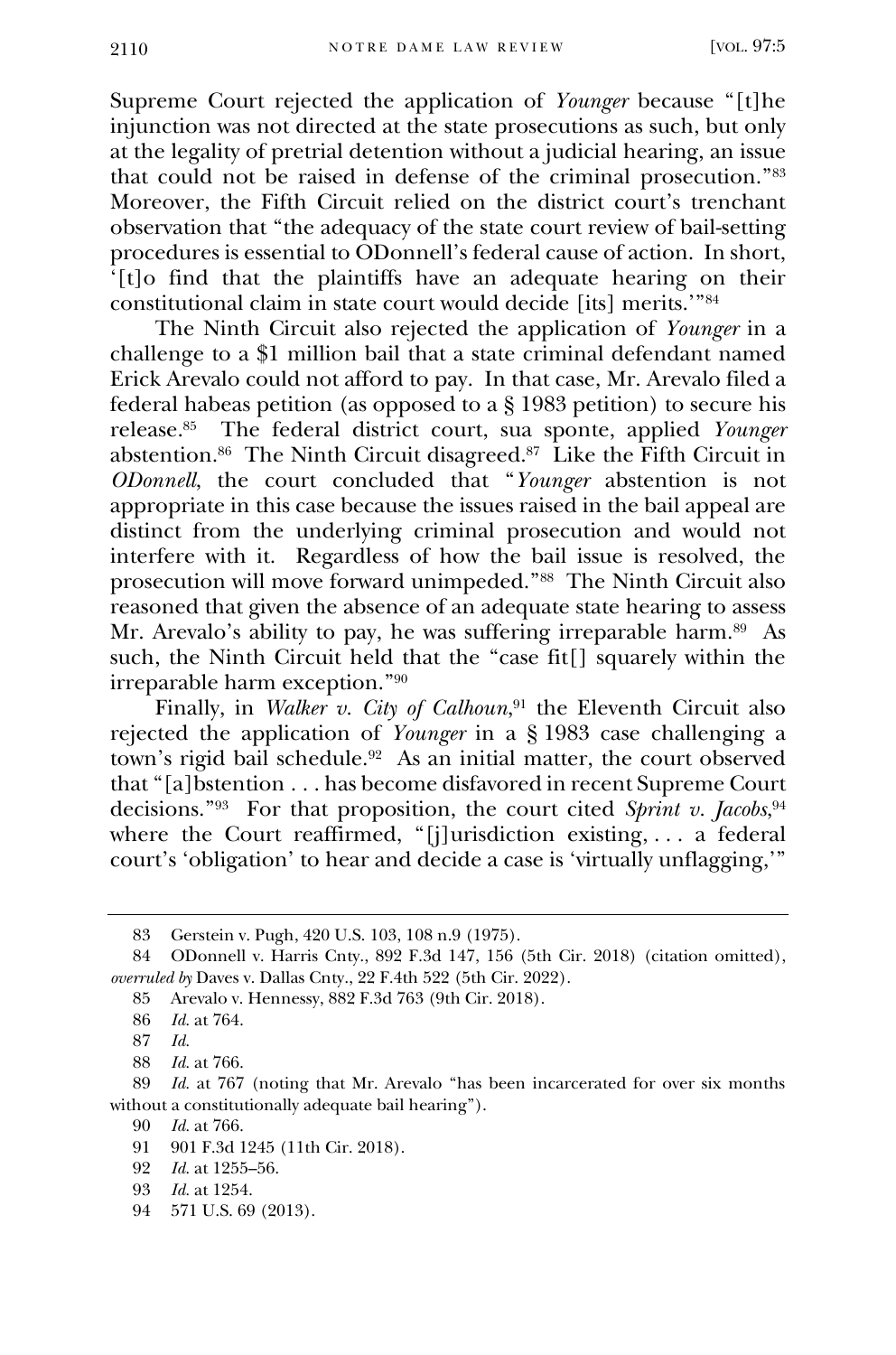and "only exceptional circumstances . . . justify a federal court's refusal to decide a case in deference to the States."<sup>95</sup> More directly, like other courts before, the Court found that "*Younger* does not readily apply here because Walker is not asking to enjoin any prosecution. Rather, he merely seeks prompt bail determinations for himself and his fellow class members."<sup>96</sup>

# *B.* Younger*'s Safeguards Cracking?*

There are other cases, however, that suggest a pending circuit split as to whether *Younger* applies to federal suits by pretrial detainees challenging systems that impose rigid money bail amounts without regard to their ability to pay. Notably, the Fifth Circuit has sapped *ODonnell* of its precedential weight in the circuit. In January 2022, an en banc Fifth Circuit panel considered whether *Younger* abstention should block a suit by pretrial detainees in Dallas who challenged that city's money bail system.<sup>97</sup> The court observed that "*Younger* has been barely mentioned in most of the briefing. Working backward temporally, none of the parties' *en banc* briefing cited *Younger* . . . ."<sup>98</sup> It surmised,

[p]erhaps the relative silence as to abstention can be explained by the fact that our court's first *ODonnell* opinion, which rejected *Younger* abstention in the similar context of bail practices in Harris County, was handed down on February 14, 2018, a month after this suit was brought but before motions to dismiss were filed.<sup>99</sup>

Given the importance of comity, however, the Fifth Circuit expressed that on a remand, the district court should consider the applicability of *Younger*. 100 Mindful that the appellate court decisions are generally binding on district court decisions, the Fifth Circuit instructed the district court that was not bound by *ODonnell*, or any previous Fifth Circuit opinion:

Our limited remand will give the district court the opportunity, through such proceedings as it directs, to have abstention fully explored, both factually and legally. The *ODonnell* court's *Younger* analysis is not binding on this remand. When the case returns, none of our precedent will be binding on us. Thus, in light of the district court's consideration of the issue after the *en banc* court has received the case, we give the district court authority on remand to reach the result it considers appropriate even if it is inconsistent

<sup>95</sup> *Walker*, 901 F.3d at 1254 (quoting *Sprint*, 571 U.S. at 77–78).

<sup>96</sup> *Id.*

<sup>97</sup> Daves v. Dallas Cnty., 22 F.4th 522, 529 (5th Cir. 2022).

<sup>98</sup> *Id.* at 546.

<sup>99</sup> *Id.* 

<sup>100</sup> *Id.* at 548.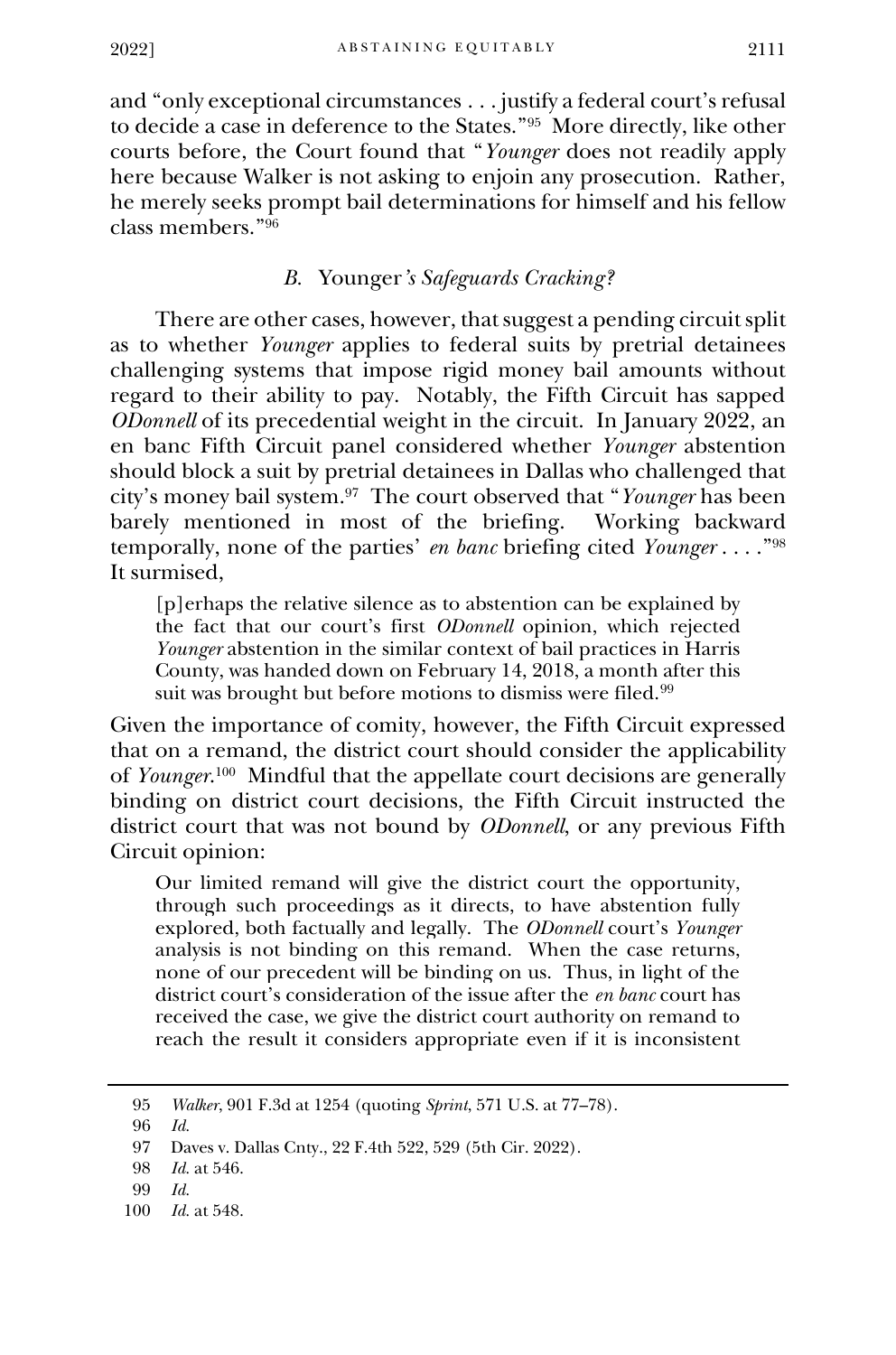with any of this court's precedent. What we have actually held in this opinion to be the law, though, must be applied as precedent.<sup>101</sup>

The court further explained that "[a]fter the remand, the *en banc* court will take a fresh look at *Younger*, at which time we will have authority to re-evaluate our own precedent."<sup>102</sup> Because the opinion does not present a clear description of where, precisely, it believes the *ODonnell* court erred, it is not evident whether the *ODonnell* opinion will withstand remand and future evaluation from the Fifth Circuit.

Another jurisdiction in which *Younger* safeguards are showing signs of cracking is the Eighth Circuit. In *Dixon v. City of St. Louis*, 103 the Eighth Circuit reviewed a district court opinion that had rejected *Younger* abstention in a federal challenge to a bail system that inadequately accounted for detainees' ability to pay. That district court had relied on identical reasoning as *ODonnell*: "'To find that the plaintiffs have an adequate hearing on their constitutional claim in state court would decide its merits.'... Further, the 'non-discretionary procedural safeguards' sought would 'not require federal intrusion into pretrial decisions on a case-by-case basis.'"<sup>104</sup> However, observing that the City of St. Louis had taken steps to amend its bail policies to bring them into constitutional compliance, the Eighth Circuit vacated the district court's holding.<sup>105</sup> In its view, the district court should have given more weight to comity considerations in light of the city's revisions. It explained: "The district court, in fact, considered the effect of the rule changes on the question of mootness. . . . But it failed to adequately account for their effect on the question of whether a preliminary injunction served the public interest in comity between the state and federal judiciaries."<sup>106</sup> On remand, the district court found that the case was moot.<sup>107</sup>

In some ways, the more concerning Eighth Circuit opinion regarding *Younger*'s endangered safeguards is *Oglala Sioux Tribe v. Fleming*. 108 That case involved federal legal claims by an indigenous tribe and Native Americans parents who argued that, in violation of their federal rights, the state had been removing children from the

105 *Dixon*, 950 F.3d at 1057.

<sup>101</sup> *Id.* 

<sup>102</sup> *Id.* 

<sup>103</sup> 950 F.3d 1052 (8th Cir. 2020).

<sup>104</sup> Dixon v. City of St. Louis, No. 19-cv-0112, 2019 WL 2437026, at \*9 (E.D. Mo. June 11, 2019) (quoting ODonnell v. Harris Cnty., 892 F.3d 147, 156 (5th Cir. 2018)), *vacated and remanded*, 950 F.3d 1052 (8th Cir. 2020).

<sup>106</sup> *Id.* at 1056 (first citing *Dixon*, 2019 WL 243702, at \*13 n.10; and then citing *In re* SDDS, Inc., 97 F.3d 1030, 1040–41 (8th Cir. 1996)).

<sup>107</sup> Dixon v. City of St. Louis, No. 19-cv-0112, 2021 WL 4709749, at \*9 (E.D. Mo. Oct. 8, 2021).

<sup>108</sup> 904 F.3d 603 (8th Cir. 2018).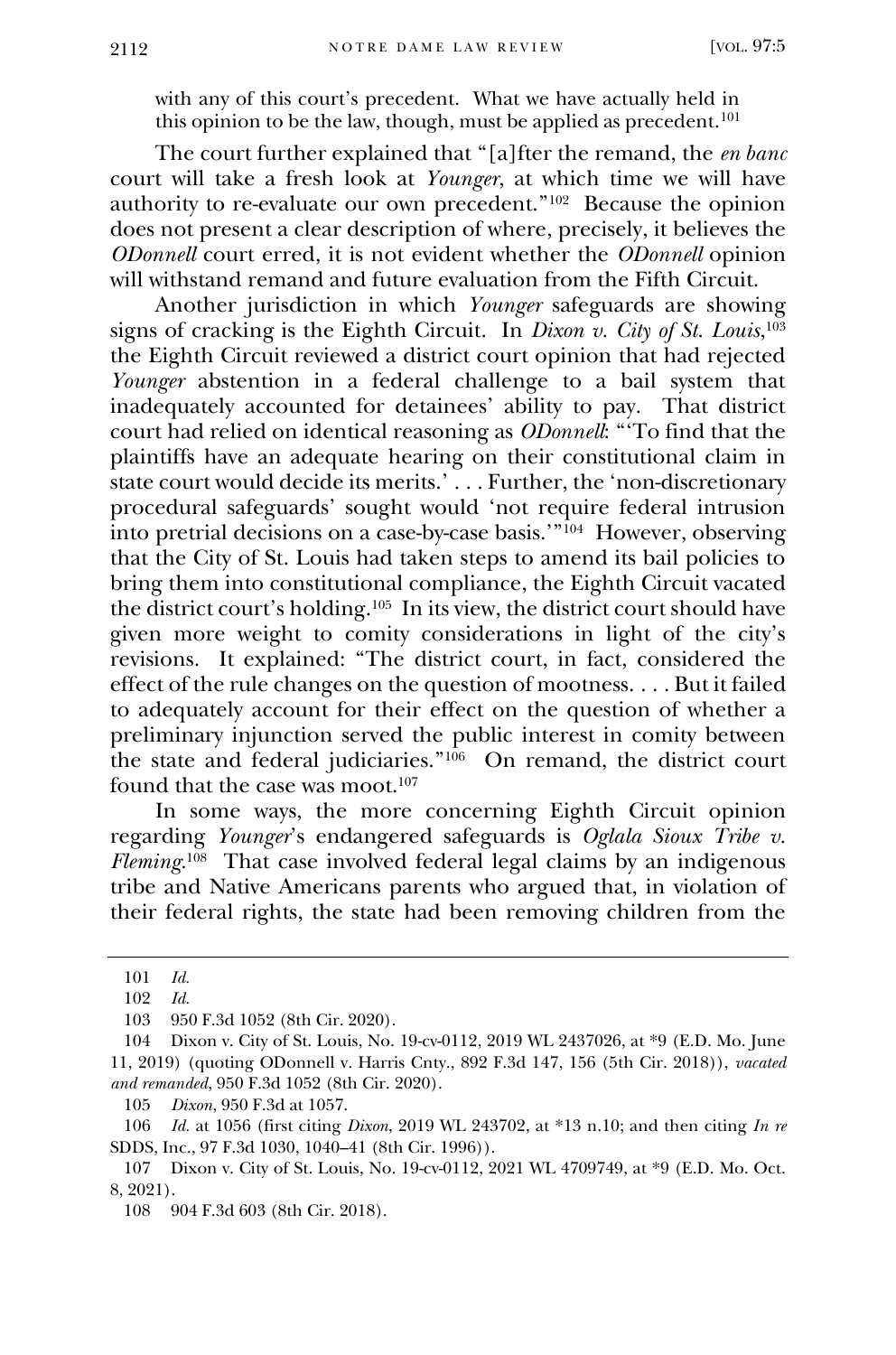tribe's parents without adequate due process.<sup>109</sup> The Eighth Circuit ruled that this litigation could not proceed in light of *Younger*. 110

That opinion was in significant tension with three of *Younger*'s safeguards, however. As an initial matter, the court construed the term "interference" much more broadly than the Supreme Court has. The plaintiffs noted that none of them had pending proceedings at the time that the case was filed: "According to the plaintiffs, they sought only prospective relief aimed at future 48-hour proceedings, and the federal proceeding would not interfere with a pending state proceeding." 111 Putting to one side the potential implications of this fact for standing under cases like *O'Shea v. Littleton*, <sup>112</sup> the fact that the plaintiffs were not seeking interference with any ongoing proceeding should have been sufficient to defeat the *Younger* defense.

The opinion is also at odds with two additional *Younger* safeguards: (1) the requirement of an adequate opportunity in the underlying proceeding to raise federal claims; and  $(2)$  the Supreme Court's lack of an exhaustion requirement beyond the underlying proceeding's unitary process. The *Oglala* court wrote:

Although the plaintiffs complain that state court proceedings do not afford parents an adequate opportunity to raise broad constitutional challenges under the Due Process Clause, they have not established that South Dakota courts are unwilling or unable to adjudicate their federal claims. State courts are competent to adjudicate federal constitutional claims, . . . and "when a litigant has not attempted to present his federal claims in related statecourt proceedings, a federal court should assume that state procedures will afford an adequate remedy, in the absence of unambiguous authority to the contrary.<sup>113</sup>

The Supreme Court has never said that federal courts may abstain because a plaintiff is able to file an entirely new case in a state court. Indeed, if that were the law, *Younger* abstention claims would virtually always prevail, and plaintiffs would be steered to bring these federal claims in state courts. Extant Younger jurisprudence does not Extant *Younger* jurisprudence does not countenance that level of abdication when plaintiffs ask federal courts to correct grave claims of unconstitutional, irreparable harm.

112 414 U.S. 488 (1974).

113 *Oglala Sioux Tribe*, 904 F.3d at 613 (first citing Moore v. Sims, 442 U.S. 415, 430 (1979); and then quoting Pennzoil Co. v. Texaco, Inc., 481 U.S. 1, 15 (1987)).

<sup>109</sup> *Id.* at 606.

<sup>110</sup> *Id.* at 607.

<sup>111</sup> *Id.* at 610.